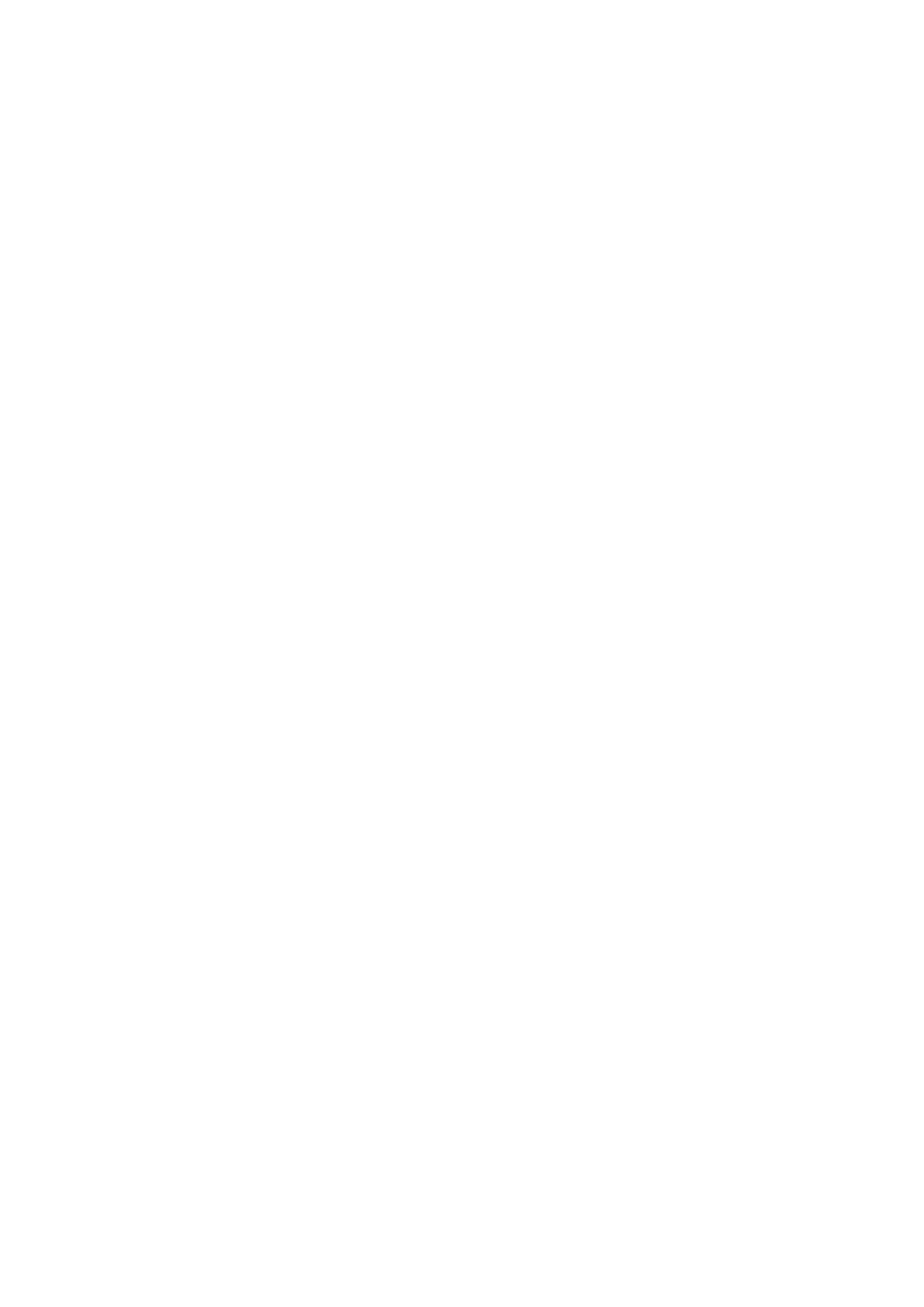# TABLE OF CONTENTS

| 1. RECEPTION AND INTEGRATION OF REFUGEES, ASYLUM SEEKERS AND MIGRANTS 6 |  |
|-------------------------------------------------------------------------|--|
|                                                                         |  |
|                                                                         |  |
|                                                                         |  |
|                                                                         |  |
|                                                                         |  |
| 2.1.1.                                                                  |  |
| 2.1.2.                                                                  |  |
|                                                                         |  |
| 2.2.1.                                                                  |  |
| 2.2.2.                                                                  |  |
|                                                                         |  |
|                                                                         |  |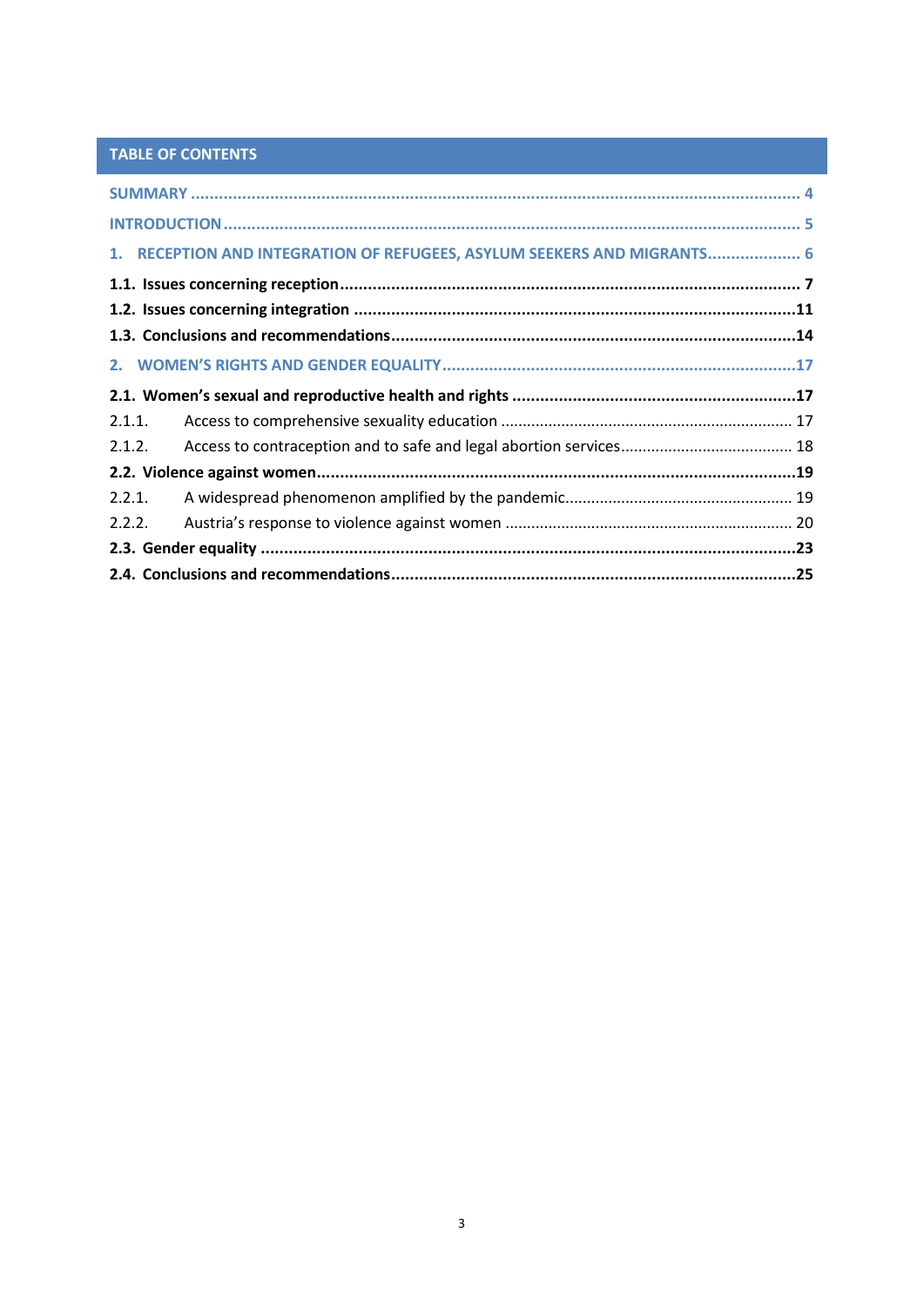#### <span id="page-3-0"></span>**SUMMARY**

Commissioner Dunja Mijatović and her team visited Austria from 13 to 17 December 2021. The present report focuses on the following issues raised during the visit: reception and integration of refugees, asylum seekers and migrants, and women's rights and gender equality.

#### **Reception and integration of refugees, asylum seekers and migrants**

The Commissioner observes that the living conditions prevailing in Austrian reception centres may vary from one facility to the other, and that the difficulties in implementing the rules regarding the repartition of tasks between the federal and the provincial authorities in the field of reception may result in overcrowding and lengthy stays in certain federal infrastructures such as the Initial Reception Centre of Traiskirchen which she visited. Therefore, the Commissioner calls on the Austrian authorities to adopt harmonised standards regarding the reception centres and to pursue cooperation with the provinces with a view to addressing these shortcomings, with particular attention paid to the specific needs of vulnerable people, especially unaccompanied children. In this regard, she urges the authorities to ensure the appointment of a guardian for all unaccompanied children without delay or pre-condition from their arrival or identification. The Commissioner also invites the authorities to enhance their cooperation with NGOs in order to increase transparency and accountability in the field of reception and improve the services provided to residents of the reception facilities. Among these services, ensuring asylum seekers' access to education and to employment is an important part of the State's duties regarding reception which requires further efforts. Providing independent and good quality legal counselling is another essential part, which the Commissioner recommends strengthening by legally safeguarding the structural and functional independence of the federal agency tasked with providing this service.

In the field of integration, the Commissioner is worried about existing practical obstacles hindering access to family reunification and invites the Austrian authorities to remove them, to speed up the family reunification procedures concerning unaccompanied children, as well as to provide beneficiaries of subsidiary protection with the same favourable rules as refugees, abolishing the three-year waiting period before relatives of beneficiaries of subsidiary protection can apply for family reunification. She also invites the Austrian authorities to ease access to long-term residence, especially for beneficiaries of subsidiary protection, to shorten the length of uninterrupted residence in Austria required for citizenship and to address the delays in the naturalisation procedures. Concerned about the deterioration of the climate prevailing in Austria towards asylum seekers, refugees and migrants, the Commissioner welcomes the measures taken to combat hate speech and hate crime, and urges the Austrian authorities to raise awareness about these measures and to ensure their effective and prompt implementation, including in the framework of the national action plan on racism under preparation which the Commissioner encourages the authorities to speed up and to open to all relevant stakeholders, including NGOs and national human rights structures.

During her visit, the Commissioner's attention was also drawn to credible allegations of pushbacks, which point to the existence of an established practice, as noted by a provincial court on two occasions. The Commissioner urges the Austrian authorities to ensure that independent and effective investigations are carried out into allegations of pushbacks and of ill-treatment by members of security forces in the context of such operations, and to put an end to these practices.

#### **Women's rights and gender equality**

In the field of women's sexual and reproductive health and rights, the Commissioner welcomes the existence of a solid legal framework related to sexuality education. However, she considers that efforts should be made to complement the curricula, especially on self-determination and consent issues, and to provide training to all teachers involved. Concerned about the fact that contraception services are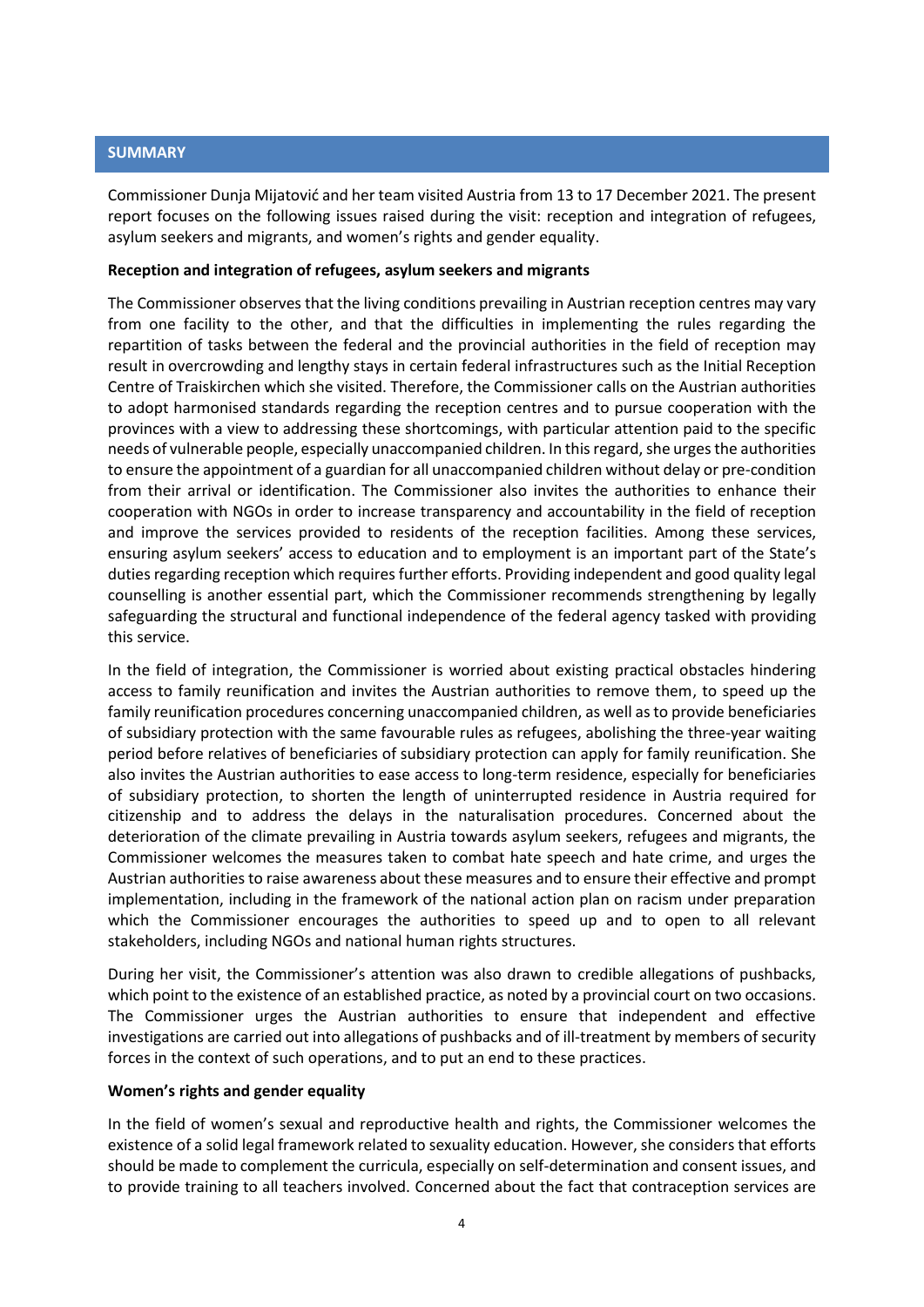not covered under public health insurance or reimbursement schemes in Austria, the Commissioner calls on the authorities to subsidise counselling on contraception and contraceptives, cover them under public health insurance or reimbursement schemes, or provide them free of charge. Finally, the Commissioner urges the authorities to cover the costs of abortion care under public health insurance, and to ensure the dispersal and availability of adequate numbers of health professionals across public and private health facilities, in urban and rural areas, who are willing and able to provide sexual and reproductive care, including abortion care.

The Commissioner is very concerned about the high level of various forms of violence against women prevailing in Austria. She welcomes the legislative and practical steps taken by the authorities to address this phenomenon and calls on them to significantly increase their efforts in order to ensure that a set of comprehensive policies in the fields of prevention, protection and prosecution exists in relation to all forms of violence against women. In particular, the Commissioner urges the Austrian authorities to take resolute measures to improve the police response to acts of violence against women and to rebuild trust between the police and victims of violence against women. She also invites the authorities to pursue their efforts to strengthen the response of the justice system in order to improve the prosecution and conviction rates in cases of violence against women. As regards the fight against the digital dimension of violence against women, the Commissioner welcomes the measures taken by the Austrian authorities to address this phenomenon and calls on them to raise awareness about the means provided to victims by the legislative package on online hate, and to pursue their dialogue with private actors, including social media platforms, to foster its implementation while ensuring full transparency over the means applied to restrict online violence against women. Scrupulous efforts must further be made to ensure that the enforcement of the measures does not lead to content overblocking and abusive restrictions on freedom of expression and freedom of the press.

Noting that more efforts are needed, including in the fields of awareness-raising, prevention, training, repression, shelters, legal and psychosocial support to victims, the Commissioner calls on the Austrian authorities, both at federal and provincial level, to significantly increase the budgets related to the fight against all forms of violence against women. She also calls on the authorities to safeguard the best interests of the child, including by ensuring that the custody rules protect the children from any violent parent, including in cases where the children have witnessed violence against their mother.

As regards gender equality, the Commissioner is concerned about gender pay and pension gaps and urges the authorities to address these as matters of priority. She also calls on the Federal and provincial authorities to significantly improve the availability of high-quality childcare support to facilitate women's re-entry into the labour market.

# <span id="page-4-0"></span>**INTRODUCTION**

- The Commissioner for Human Rights of the Council of Europe, Dunja Mijatović (the Commissioner), and her team carried out a visit to Austria from 13 to 17 December 2021. The visit focused on certain issues concerning reception and integration of refugees, asylum seekers and migrants (section 1 of the present report), and women's rights and gender equality (section 2).
- 2. During her visit, the Commissioner met the Federal President, Alexander Van der Bellen; the Federal Minister for European and International Affairs, Alexander Schallenberg; the Federal Minister for the EU and Constitution at the Federal Chancellery, Karoline Edtstadler; the Federal Minister of Social Affairs, Health, Care and Consumer Protection, Wolfgang Mückstein; the Federal Minister for Women and Integration at the Federal Chancellery, Susanne Raab; the Federal Minister of Justice, Alma Zadić; and senior officials of the Federal Ministry of the Interior. She also met Petra Bayr, member of the Austrian parliament; the Ombud for Equal Treatment; the Austrian Ombudsman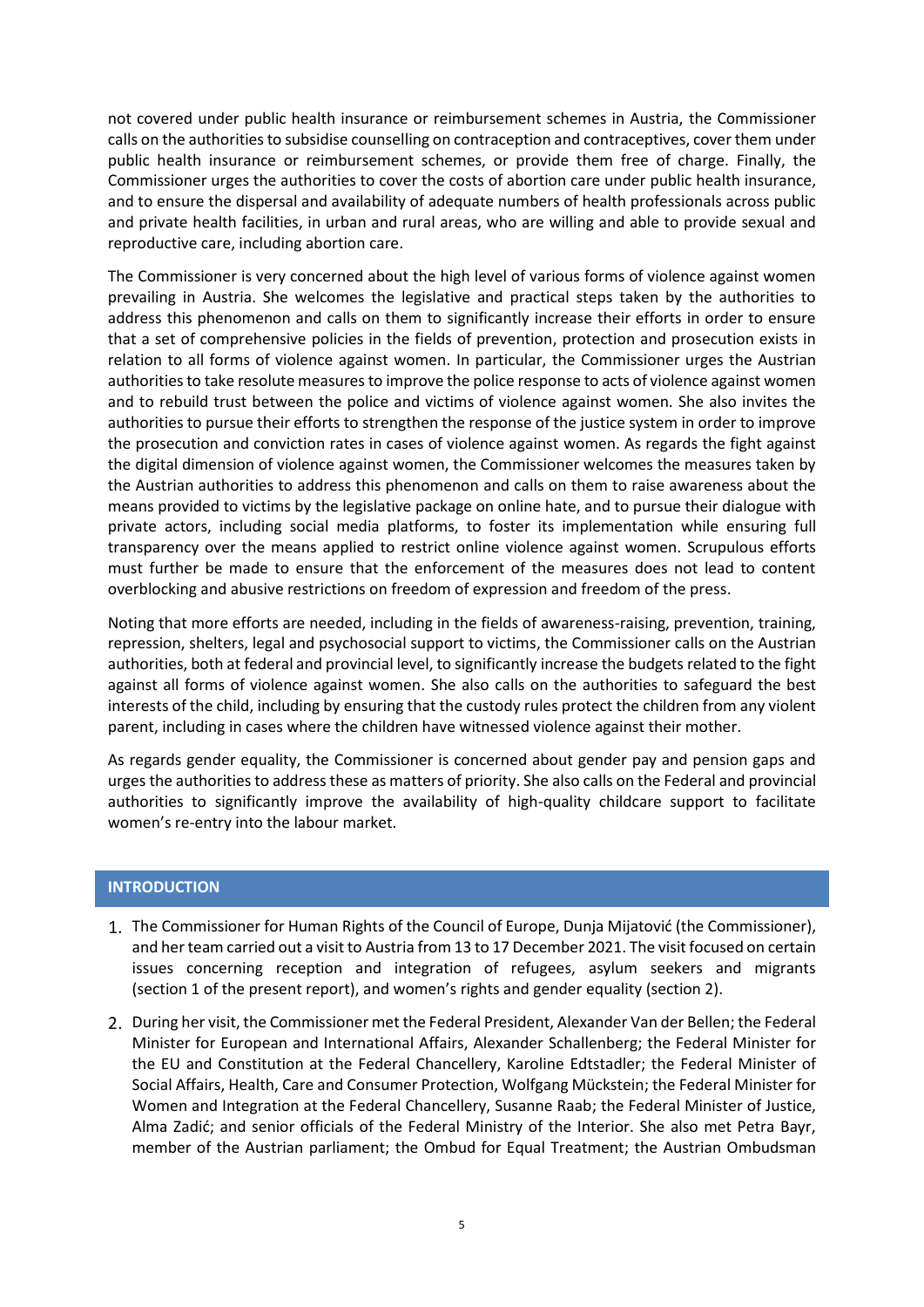Board; the Mayor of Traiskirchen, Andreas Babler; as well as representatives of civil society, and international organisations.

- The Commissioner visited the Initial Reception Centre of Traiskirchen (Lower Austria), where she talked to asylum seekers and migrants and staff members of the facility. In Vienna, the Commissioner also visited a counselling centre for women and girls run by the Austrian Society for Family Planning, where she discussed women's sexual and reproductive health and rights with staff members.
- The Commissioner would like to thank the Austrian authorities in Strasbourg and Vienna for their assistance in organising her visit in particularly challenging times and for providing her with additional information following the visit. She expresses her gratitude to all her interlocutors in Austria for sharing with her their knowledge, experiences and insights.<sup>1</sup>

#### <span id="page-5-0"></span>**1. RECEPTION AND INTEGRATION OF REFUGEES, ASYLUM SEEKERS AND MIGRANTS**

- Following a peak in arrivals in 2015 and 2016<sup>2</sup>, Austria saw a decline in the following three years,<sup>3</sup> before the numbers rose again. This recent increase was moderate in  $2020<sup>4</sup>$  and became more significant in 2021, with 38 638 asylum applications lodged. Despite these variations in numbers, the Commissioner observes that, since 2014, the majority of the asylum applications were lodged by nationals of the same two countries: Syria and Afghanistan.<sup>5</sup> The Commissioner also notes that, in 2021, refugee status was granted to 11 672 applicants,<sup>6</sup> while 4 069 persons received subsidiary protection. 7
- Although the following report does not cover this aspect, the Commissioner notes that, as of 25 March 2022, 27 000 people fleeing the conflict in Ukraine registered in Austria. She welcomes the solidarity demonstrated by country's authorities and population and recalls that all Council of Europe member states should strengthen their efforts to coordinate – both at domestic and European levels – and scale up support for the response to the humanitarian and human rights needs of people fleeing the war in Ukraine.
- 7. During her visit to Austria, the Commissioner focused on several issues pertaining to the reception and integration of refugees, asylum seekers, and migrants, which are the subject of the following subsections of the present report. However, the Commissioner's interlocutors also drew her attention to allegations of summary returns ("pushbacks"), sometimes accompanied by the use of violence, preventing people on the move from gaining access to the asylum procedure and to any form of reception or integration in Austria. The Commissioner notes with concern that several cases have been reported and documented in the past two years at the Austrian borders with Slovenia and Hungary.<sup>8</sup> According to NGOs, these operations may contribute to chain pushbacks along the

<sup>&</sup>lt;sup>1</sup> This report was finalised on 31 March 2022. All online documents quoted in the report were last accessed on that date.

<sup>&</sup>lt;sup>2</sup> According to the Federal Ministry of the Interior, 88 340 asylum applications were lodged in [2015;](https://www.bmi.gv.at/301/Statistiken/files/Jahresstatistiken/Asyl_Jahresstatistik_2015.pdf) 42 285 i[n 2016.](https://www.bmi.gv.at/301/Statistiken/files/Jahresstatistiken/Jahresstatistik_Asyl_2016.pdf)

<sup>&</sup>lt;sup>3</sup> According to the Federal Ministry of the Interior, 24 735 asylum applications were lodged in [2017;](https://www.bmi.gv.at/301/Statistiken/files/Jahresstatistiken/Asyl-Jahresstatistik_2017.pdf) 13 746 i[n 2018;](https://www.bmi.gv.at/301/Statistiken/files/Jahresstatistiken/Asyl-Jahresstatistik_2018.pdf) 12 886 in [2019.](https://www.bmi.gv.at/301/Statistiken/files/Jahresstatistiken/Asyl-Jahresstatistik_2019.pdf)

<sup>4</sup> According to the Federal Ministry of the Interior, 14 775 asylum applications were lodged in [2020.](https://www.bmi.gv.at/301/Statistiken/start.aspx#pk_2020)

<sup>&</sup>lt;sup>5</sup> I[n 2021,](https://www.bmi.gv.at/301/Statistiken/files/2021/Asylstatistik_Dezember_2021.pdf) 40.9 percent of the asylum applications were lodged by Syrian nationals, 21.9 percent by Afghan nationals. In 2020, 34.7 percent of the asylum applications were lodged by Syrian nationals, 21.2 percent by Afghan nationals.

<sup>6</sup> Representing 46.9 percent of the 24 894 decisions on asylum applications issued i[n 2021.](https://www.bmi.gv.at/301/Statistiken/files/2021/Asylstatistik_Dezember_2021.pdf) I[n 2020,](https://www.bmi.gv.at/301/Statistiken/start.aspx#pk_2020) refugee status was granted to 8 069 applicants, *i.e.* 45.8 percent of the 17 636 decisions on asylum applications issued over this year.

<sup>&</sup>lt;sup>7</sup> Representing 31 percent of the 13 134 decisions on subsidiary protection issued in [2021.](https://www.bmi.gv.at/301/Statistiken/files/2021/Asylstatistik_Dezember_2021.pdf) I[n 2020,](https://www.bmi.gv.at/301/Statistiken/start.aspx#pk_2020) subsidiary protection was given to 2 524 persons, *i.e.* 27.5 percent of the 9 184 decisions on subsidiary protection issued over this year.

<sup>&</sup>lt;sup>8</sup> See "Berichte über illegale Pushbacks von Migranten an österreichischer Grenze", [Der Standard,](https://www.derstandard.at/story/2000121752241/berichte-ueber-illegale-pushbacks-von-migranten-an-oesterreichischer-grenze) 16 November 2020. Also see Border Violence Monitoring Network, [reports](https://www.borderviolence.eu/?s=austria) on pushbacks from Austria, and "Wieder dokumentierter Pushback von Österreich nach Slowenien", [Der Standard,](https://www.derstandard.at/story/2000129452340/wieder-dokumentierter-pushback-von-oesterreich-nach-slowenien?ref=article) 7 September 2021.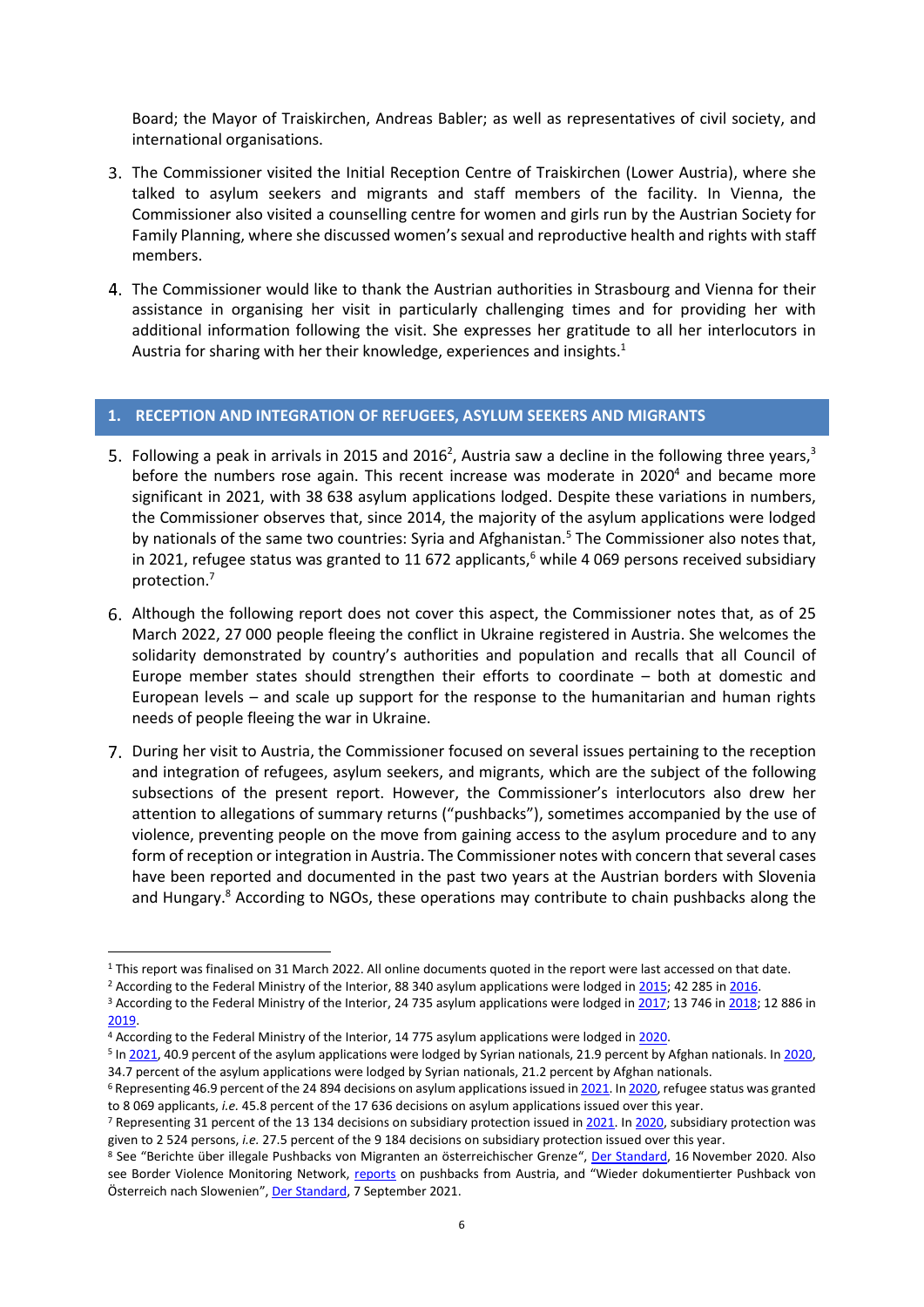Balkan Route, from Austria to Slovenia or Hungary, and then to Croatia and Bosnia and Herzegovina. 9

- <span id="page-6-2"></span>The Commissioner also notes that, according to the Federal Minister of the Interior, none of the people returned expressed their wish to claim for asylum in Austria and that returns to Hungary and Slovenia were operated in application of readmission agreements.<sup>10</sup> However, in a [judgment](https://www.asyl.at/files/514/3_000686_jv_sig_xx.pdf) delivered on 1 July 2021, the Provincial Administrative Court of Styria ruled that the return of a Moroccan national to Slovenia and subsequently to Croatia and Bosnia and Herzegovina had deprived this person of his right to apply for asylum, and concluded that "pushbacks are partly applied as a method in Austria." The Court also suggested that such operations are part of chain refoulement.<sup>11</sup> In another judgment delivered on 16 February 2022 in the case of an underaged Somali national allegedly pushed back to Slovenia by the Austrian authorities in the summer of 2021, the same Provincial Administrative Court of Styria confirmed its previous conclusion regarding the methodological use of pushbacks.<sup>12</sup>
- 9. In its exchanges with the Office of the Commissioner, the Federal Ministry of the Interior firmly rejected the allegation of systematic pushbacks, stressing that internal evaluation of the reported incidents concluded that there had been no misconduct on the part of the officers concerned. The Federal Ministry of the Interior further indicated that a decree on the procedure in case of accusations of pushbacks at the Austrian border was issued in December 2021.<sup>13</sup>
- 10. The Commissioner addresses in the present section selected issues concerning reception (1.1) and integration (1.2).

#### <span id="page-6-0"></span>**1.1. ISSUES CONCERNING RECEPTION**

- <span id="page-6-1"></span>11. In virtue of the Austrian legislation, the responsibilities regarding reception are shared between the federal state and the provinces.<sup>14</sup> The federal state is responsible for providing basic care services during the admission procedure, after the completion of which the provinces are in charge. The repartition of tasks between the federal and the provincial authorities in this regard is further regulated by a series of agreements concluded between the federal state and the provinces, as provided for by article 15a of the Federal Constitution.<sup>15</sup>
- 12. During her visit, the Commissioner mostly focused on the federal state's duties in the field of reception, which – further to a reform adopted in 2019 which entered into force in December 2020 – are carried out by the Federal Agency for Care and Support Services Limited Company (BBU-GmbH), a private company owned by the Federal Ministry of Interior.<sup>16</sup> In virtue of the Federal Law

<sup>9</sup> Asylkoordination Österreich, *[AIDA Country Report:](https://asylumineurope.org/wp-content/uploads/2021/04/AIDA-AT_2020update.pdf) Austria*, AIDA/ECRE, 2021, p. 21-22. See also APA/OTS, "[Chain Push-Backs](https://www.ots.at/presseaussendung/OTE_20210226_OTE0003/chain-push-backs-from-austria-to-bosnia)  [from Austria to Bosnia](https://www.ots.at/presseaussendung/OTE_20210226_OTE0003/chain-push-backs-from-austria-to-bosnia)", 26 February 2021.

<sup>&</sup>lt;sup>10</sup> Federal Ministry of the Interior, [reply](https://www.parlament.gv.at/PAKT/VHG/XXVII/AB/AB_04277/imfname_879547.pdf) to the parliamentary written question 4300/J on pushbacks at the southern borders of Austria, 20 January 2021 (in German). According to this reply 514 persons were returned to Slovenia in 2020 in virtue of the bilateral readmission agreement concluded between this country and Austria.

<sup>11</sup> According to information provided by the Federal Ministry of the Interior to the Commissioner following her visit to Austria, the Regional Police Directorate Styria (Landespolizeidirektion) filed an extraordinary appeal against this decision with the Supreme Administrative Court (Verwaltungsgerichtshof – VwGH), which was pending at the time of writing this report.

<sup>12</sup> Landesverwaltungsgericht Steiermark, LVwG 20.3-2621/2021-49, 16 February 2022: "As already stated in the decision of the court of July 01, 2021, GZ: LVwG 20.3-2725/2020-86, the court comes to the conclusion from the procedure described […] that "push-backs" are partially used methodologically in Austria."

<sup>13</sup> Erlass Vorwurf angeblicher illegaler Pushbacks an der österreichischen Binnengrenze, 2021-0.110.630, 3 December 2021. <sup>14</sup> Basic Care Act (Grundversorgungsgesetz – Bund 2005 – [GVG-B 2005\)](https://www.ris.bka.gv.at/GeltendeFassung.wxe?Abfrage=Bundesnormen&Gesetzesnummer=10005762&ShowPrintPreview=True), para 2.

<sup>&</sup>lt;sup>15</sup> [Agreement](https://www.ris.bka.gv.at/GeltendeFassung.wxe?Abfrage=Bundesnormen&Gesetzesnummer=20003460) of 15 July 2004 concerning joint action for the temporary basic provision of aliens in need of help and protection in Austria; **Agreement** concerning the raise of selected maximum cost rates of Article 9 Basic Care [Agreement](https://www.ris.bka.gv.at/GeltendeFassung.wxe?Abfrage=Bundesnormen&Gesetzesnummer=10005762&ShowPrintPreview=True) of 2013, amended in 2016.

<sup>&</sup>lt;sup>16</sup> Federal Law on the Establishment of the Federal Agency for Care and Support Services Limited Liability Company (Bundesgesetz über die Errichtung der Bundesagentur für Betreuungs- und Unterstützungsleistungen Gesellschaft mit beschränkter Haftung - [BBU-G\)](https://www.ris.bka.gv.at/GeltendeFassung.wxe?Abfrage=Bundesnormen&Gesetzesnummer=20010683), 2019.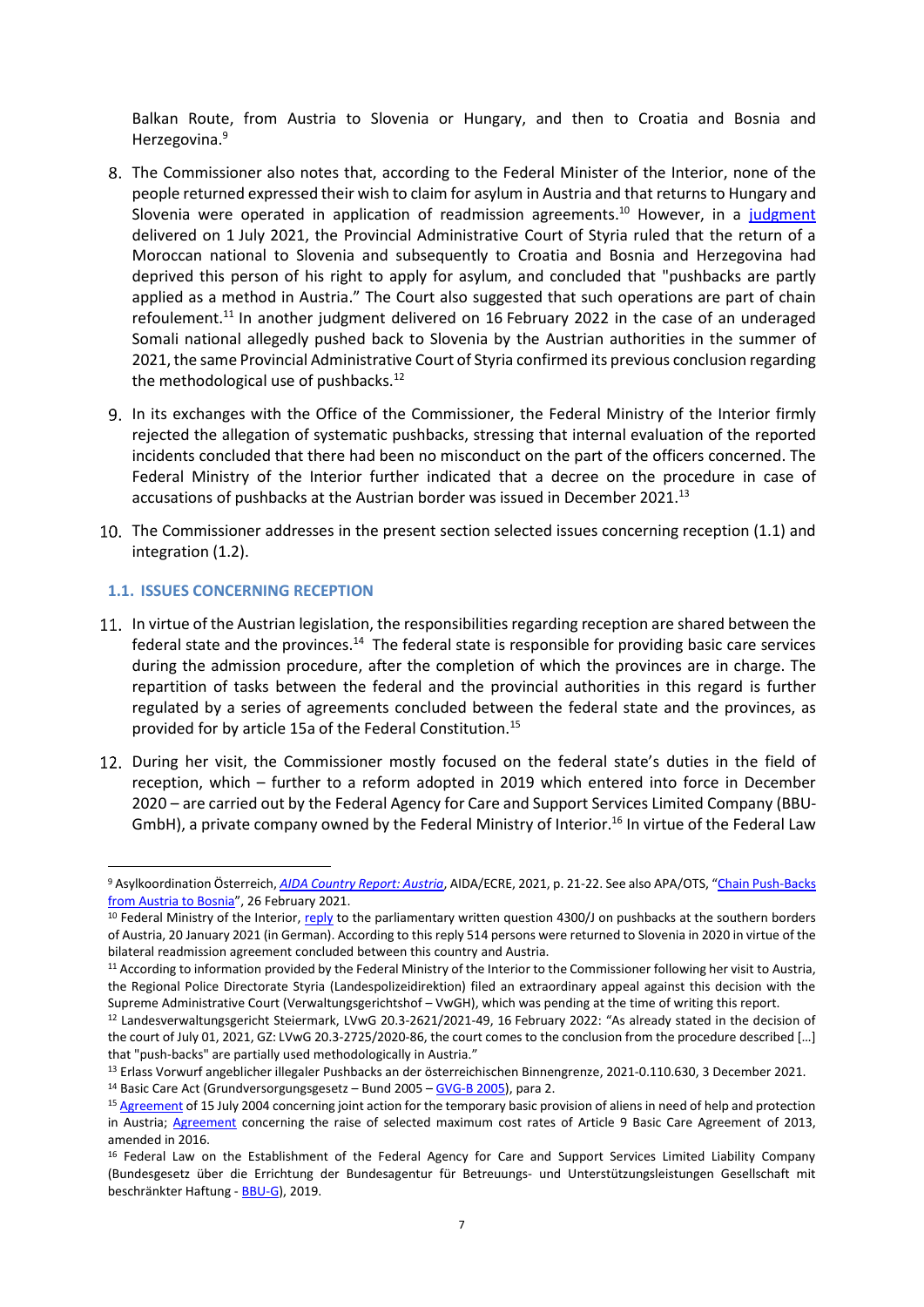on the BBU-GmbH, the latter is tasked with providing not only basic care services during the admission procedure, but also legal counselling to asylum seekers at first and second instance of the asylum procedure, which raises several issues that the Commissioner wishes to briefly mention before addressing the reception conditions.

- **Access to independent and good quality legal counselling** is instrumental for asylum seekers. Before the entry into force of the Federal Law on the Establishment of the Federal Agency for Care and Support Services Limited Liability Company, legal assistance was provided by contracted nonstate actors. The shift to BBU-GmbH raised serious concerns among legal professionals and NGOs, who pointed out the lack of structural independence of the BBU-GmbH and questioned its impartiality in light of the fact that the authority deciding on asylum claims in first instance and the agency providing legal counselling and representation would both be embedded in the Ministry of the Interior.<sup>17</sup> The Commissioner observes that, a year after the BBU-GmbH started operating, most stakeholders, including NGOs, seem to consider that the quality of the legal assistance provided to asylum seekers has not significantly decreased, despite specific concerns notably related to the lack of technical expertise and/or instances of anti-LGBTI prejudices reportedly demonstrated by several interpreters hired by the Agency and their possible consequences on the legal assistance and the asylum procedure as a whole. However, some issues of concern remain as the structural and functional independence of the BBU-GmbH are not ensured by strong legal safeguards and therefore mainly depend on the persons in charge. $^{18}$
- **Living conditions in reception facilities**. According to the Austrian authorities, as of 1 February 2022, 3 767 persons were accommodated in 23 federal reception facilities consisting of Initial Reception Centres (*Erstaufnahmestellen*, EASt), <sup>19</sup> Distribution centres (*Verteilerquartiere*, VQ), <sup>20</sup> Federal reception centres (*Betreuungsstellen*, BS), and Specialised reception centres (*Sonderbetreuungsstellen*). <sup>22</sup> In addition, 26 465 people were hosted in provincial reception facilities, including reception centres mostly run by NGOs contracted by the provinces and individual housing.
- 15. In its 2020 [submission](https://www.refworld.org/pdfid/60775fa94.pdf) for the Universal Periodic Review on Austria, UNHCR noted an improvement of the reception conditions since the 2015-2016 reception crisis, while stressing that "quality and conditions of accommodation and support in reception facilities still varies greatly as there are no harmonized reception standards and the respective responsibility is shared between the Federal Government and the nine Provinces." The information received by the Commissioner during her visit also depicts a mixed picture, with living conditions being described as acceptable in some reception centres, and unsatisfactory in others. Moreover, the isolated location of several reception centres and the limited availability of public transportation result in additional difficulties for people accommodated in these facilities.<sup>23</sup> Concerns were also raised regarding the specific needs of

<sup>&</sup>lt;sup>17</sup> See, e.g. ECRE, "[Reforming legal assistance in Austria: an end to independent provision](https://www.google.fr/url?sa=t&rct=j&q=&esrc=s&source=web&cd=&ved=2ahUKEwj-1J2Yt572AhVmiP0HHdlmAEIQFnoECBEQAQ&url=https%3A%2F%2Fecre.org%2Fwp-content%2Fuploads%2F2019%2F07%2FLegal-Note-5.pdf&usg=AOvVaw0OnTV6A2QG7FIX3JW2xc7s)?", July 2019.

<sup>&</sup>lt;sup>18</sup> During her visit, the Commissioner was informed that a series of changes in the leadership of the agency occurred in a limited period of time, fuelling a sense of uncertainty in this regard among NGOs and legal experts.

<sup>&</sup>lt;sup>19</sup> Accommodating asylum seekers during the admission procedure, in particular those whose application present a high risk of inadmissibility and unaccompanied migrant children.

<sup>&</sup>lt;sup>20</sup> Also hosting asylum seekers during the admission procedure, but with a focus on those whose application has higher chances to be declared admissible.

 $21$  For asylum seekers during the admission procedure, and once their application has been declared admissible, pending their transfer to a provincial reception centre.

<sup>22</sup> For applicants in need of special medical care and for unaccompanied minors. See EASO, *[Overview of the organisation of](https://www.google.fr/url?sa=t&rct=j&q=&esrc=s&source=web&cd=&ved=2ahUKEwjIw8_4w6P2AhUcQvEDHZ6sDPcQFnoECFcQAQ&url=https%3A%2F%2Feuaa.europa.eu%2Fsites%2Fdefault%2Ffiles%2Fpublications%2F2022-01%2F2021_situational_update_issue8_reception_systems_EN_0.pdf&usg=AOvVaw2VaswlywSQFsU8luIWG8EZ)  [reception systems in EU+ countries](https://www.google.fr/url?sa=t&rct=j&q=&esrc=s&source=web&cd=&ved=2ahUKEwjIw8_4w6P2AhUcQvEDHZ6sDPcQFnoECFcQAQ&url=https%3A%2F%2Feuaa.europa.eu%2Fsites%2Fdefault%2Ffiles%2Fpublications%2F2022-01%2F2021_situational_update_issue8_reception_systems_EN_0.pdf&usg=AOvVaw2VaswlywSQFsU8luIWG8EZ)*, Situational Update, Issue No 8, 13 January 2022.

<sup>&</sup>lt;sup>23</sup> The Commissioner's attention was, in particular, drawn to a facility operating as both a reception and a pre-removal centre, located in the Tirolian mountains, at more than one hour walking distance from the village of Bürglkopf, with very limited access to transportation. Protests and hunger strike of residents led, in 2019, to a human rights review of this facility, as well as of another one located in Schwechat, carried out by the Federal Ministry of the Interior in cooperation with UNHCR resulting in a series of [recommendations](https://www.parlament.gv.at/PAKT/VHG/XXVII/AB/AB_03339/index.shtml) aimed at improving living conditions in these centres and their residents' access to services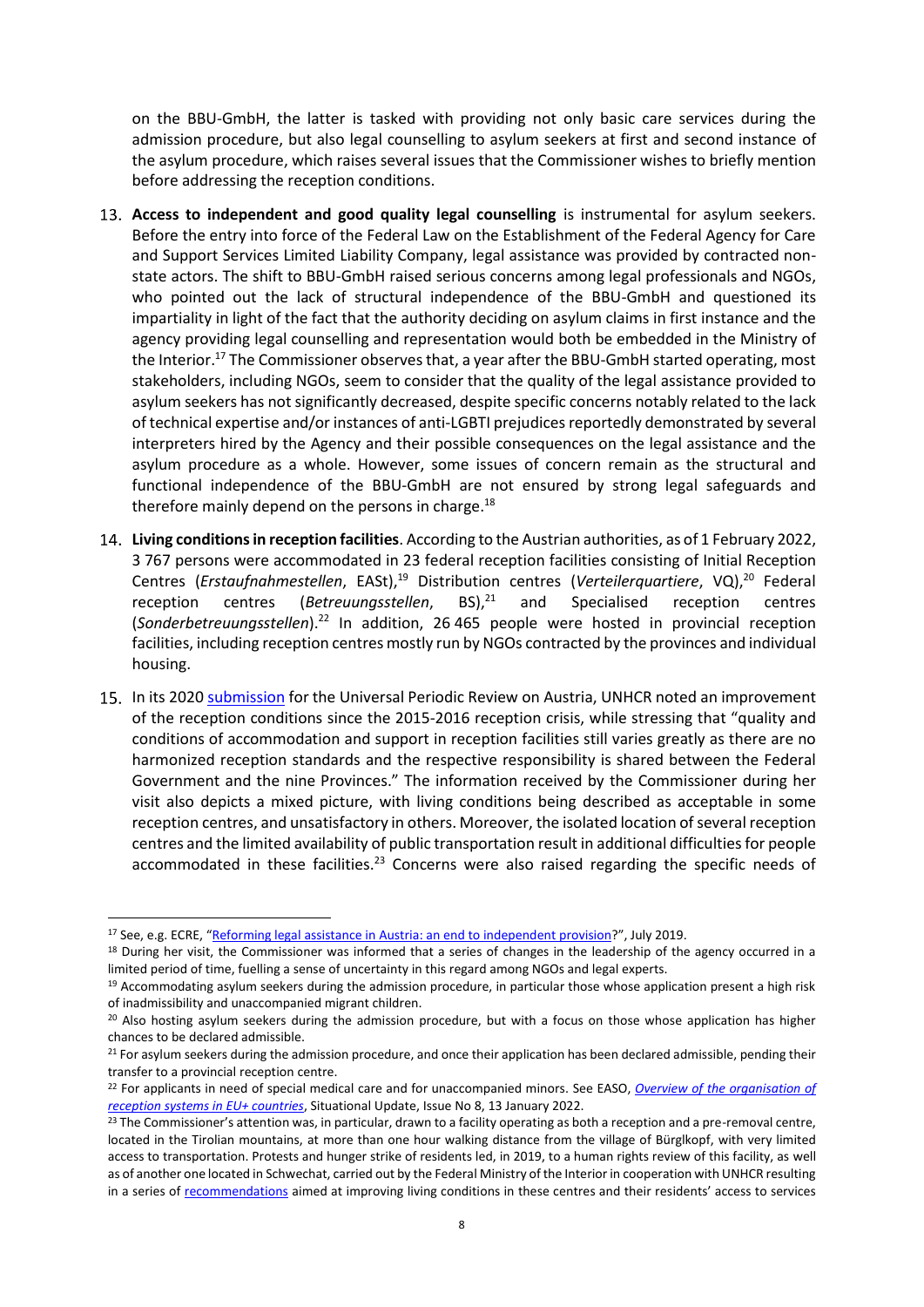vulnerable people, which are reportedly not always adequately addressed. Several NGOs stressed, in particular, that most reception facilities are unfit for ensuring LGBTI people's safety.

- **Situation of unaccompanied children**. On the occasion of her visit to the Initial Reception Centre of Traiskirchen, the Commissioner could observe that the situation of unaccompanied children, especially those under 14, living in such facilities is also worrying. On the day of her visit, around 400 unaccompanied children were accommodated in the Initial Reception Centre of Traiskirchen. 24 of them being under 14 were taken care of by asylum-seeking mothers also living in the centre. The Commissioner understood from the discussions she held there that these women, who receive remuneration for performing this task, sometimes do not even speak the same language as the children they are taking care of.
- 17. In addition to this system of "remunerated mothers", which does not seem adequate to meet the needs of these young children, the shortcomings in the system of guardianship of unaccompanied children constitute another issue of concern. As pointed out by [UNHCR,](https://www.refworld.org/pdfid/60775fa94.pdf) a legal representative is assigned to them as soon as they lodge their asylum application, but fully-fledged guardians are appointed only once children between 14 and 18 are admitted to the asylum procedure and placed in a provincial reception facility.<sup>24</sup> This means that, for weeks  $-$  even a few months in cases where age assessment is carried out  $-$  there is no guardian who can provide these children with the information, assistance, and support they may need to facilitate their interactions with the authorities and safeguard their rights and best interests. The Commissioner notes that, in addition to UNHCR, IOM and UNICEF,<sup>25</sup> the *Independent Commission for the protection of children's rights and the child's well-being in asylum and aliens law* set up by the Federal Minister of Justice also expressed concern regarding the protection of the rights and the best interests of these unaccompanied children and urged the authorities to ensure early guardianship.<sup>26</sup>
- **Consequences of the COVID-19 pandemic on living conditions in reception facilities**. The COVID-19 pandemic also had negative consequences on living conditions in reception facilities, where asylum seekers were reportedly subjected to lengthy quarantine measures and often remained stranded in inadequate conditions<sup>27</sup> even after the completion of the admission procedure due to successive decrees issued in 2020 by the health authorities.<sup>28</sup> These measures banning entry and exit came to an end, and the Commissioner could observe, on the occasion of her visit to the Initial Reception Centre of Traiskirchen, that the sanitary situation seems to be addressed in a less restrictive and more targeted manner thanks to a systematic testing policy. Nevertheless, several people hosted in this facility complained about the living conditions in the premises where people tested positive are isolated, while other interlocutors expressed concern about the sanitary risk entailed by big facilities such as the Initial Reception Centre of Traiskirchen, where more than 1 200 people were accommodated at the time of the Commissioner's visit.
- <span id="page-8-0"></span>**Responsibility sharing between the federal state and the provinces**. The Commissioner understands that the high numbers of residents which can be observed in several Federal reception facilities not only result from the above-mentioned Covid-related sanitary precautions applied in Initial Reception Centres, especially quarantine measures, but also from difficulties in transferring

provided in the neighbouring localities. However, it seems that these recommendations have not all been implemented (see Asylkoordination Österreich, *[AIDA Country Report: Austria](https://asylumineurope.org/wp-content/uploads/2021/04/AIDA-AT_2020update.pdf)*, AIDA/ECRE, 2021, p. 97).

<sup>&</sup>lt;sup>24</sup> According to [UNHCR](https://www.refworld.org/pdfid/60775fa94.pdf), a guardian is "normally appointed" at the same time as the legal representative for those who are below the age of 14 years.

<sup>25</sup> See "Obsorge ab Tag 1: UNHCR, IOM und UNICEF rufen Österreich auf, Maßnahmen für unbegleitete Kinder und Jugendliche zu verstärken", [press release](https://www.unhcr.org/dach/at/40191-obsorge-ab-tag-1-unhcr-iom-und-unicef-rufen-oesterreich-auf-massnahmen-fuer-unbegleitete-kinder-und-jugendliche-zu-verstaerken.html) of 25 February 2020.

<sup>&</sup>lt;sup>26</sup> [Report](https://www.google.fr/url?sa=t&rct=j&q=&esrc=s&source=web&cd=&ved=2ahUKEwi1nvHzsqf2AhUeQ_EDHfibA4kQFnoECAsQAQ&url=https%3A%2F%2Fwww.bmj.gv.at%2Fdam%2Fjcr%3A0a8466e4-c24a-4fd2-bfbc-c8b11facba2f%2FBericht%2520der%2520Kindeswohlkommission_13.%2520Juli%25202021%2520(Langfassung).pdf&usg=AOvVaw2DljrH1CUaUpvCilctAt5h) of Independent Commission for the protection of children's rights and the child's well-being in asylum and aliens law, 13 July 2021 (in German).

<sup>27</sup> See, *inter alia*, Asylkoordination Österreich, *[AIDA Country Report: Austria](https://asylumineurope.org/wp-content/uploads/2021/04/AIDA-AT_2020update.pdf)*, AIDA/ECRE, 2021, p. 95.

<sup>&</sup>lt;sup>28</sup> On these decrees and the COVID-19 pandemic impact on living conditions in reception facilities, see Austrian Ombudsman Board, *Annua[l report](https://volksanwaltschaft.gv.at/downloads/6gq19/AOB%20Report%202020%20on%20COVID-19.pdf) to the National Council and the Federal Council 2020, COVID-19*, p.168-171.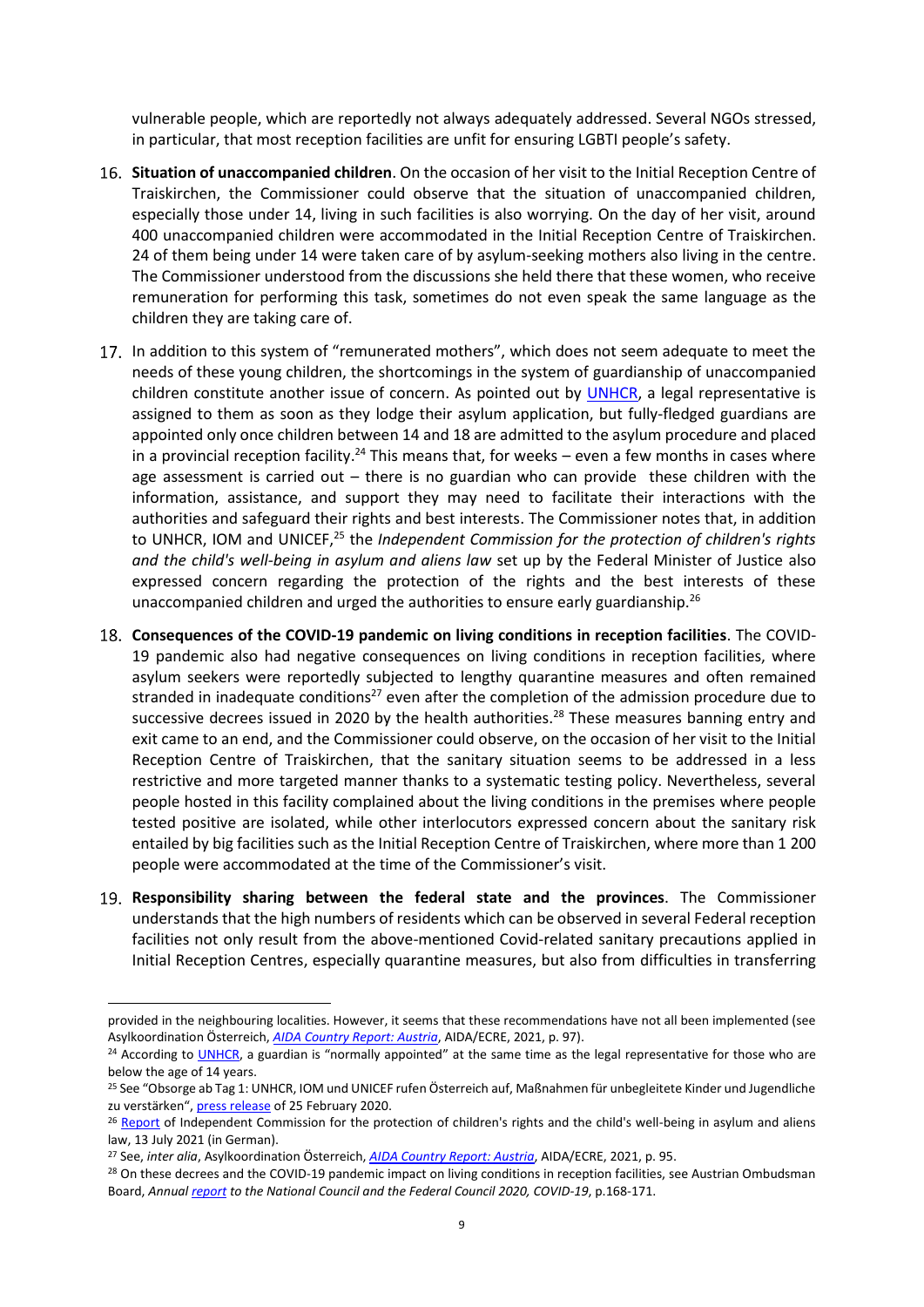people to provincial reception facilities once the admission procedure is completed. During her visit to the Initial Reception Centre of Traiskirchen, the Commissioner met with several asylum seekers who were stuck in this centre for weeks despite being admitted to the asylum procedure and therefore eligible for transfer to a provincial reception facility. According to the Federal Ministry of the Interior, many people present in federal reception centres should be hosted in the provincial reception facilities as provided for by the agreements concluded by the federal and the provincial authorities.<sup>29</sup> To explain this situation, the authorities have put forward both the reluctance of some provinces to take all their share of the reception, and administrative and technical obstacles at federal level.

- **Transparency and accountability**. The Commissioner's attention was drawn to the fact that the access to federal reception facilities is very restricted, not only for civil society actors, but also for local officials. Several of the Commissioner's interlocutors complained about what they consider to be a lack of transparency and accountability and raised concern about the risk of these facilities becoming "black boxes" operating without non-state actors' scrutiny. In the course of her visit to the Initial Reception Centre of Traiskirchen though, the Commissioner was informed that it is envisaged to enhance the cooperation with NGOs, including to propose recreational activities for residents, especially children.
- 21. Access to education. According to the Austrian legislation,<sup>30</sup> all children living in the country are required to attend school for nine school years from the age of six. While asylum-seeking children have access to public primary and secondary schools once their application is admitted to the regular procedure, this is not the case during the admission phase. The Commissioner notes that this phase is supposed to last only a few weeks, but she is concerned about the consequences of the above-mentioned prolonged stays in Initial Reception Centres<sup>31</sup> on the right to education of the children stranded in these facilities.
- 22. The Commissioner was informed about the existence of an educational and recreational programme for the children hosted in reception facilities, which had been discontinued at the time of her visit to the Initial Reception Centre of Traiskirchen.<sup>32</sup> According to information subsequently provided by the BBU-GmbH, this interruption, which resulted from both pandemic-related restrictions and insufficient capacities to cover the educational needs of the high number of asylumseeking children due to high numbers of asylum applications, came to end in February 2022. Three teachers and four classrooms are reportedly available in the Initial Reception Centre of Traiskirchen, allowing children in the compulsory schooling age to have classes for approximately 20 hours per week. According to the BBU-GmbH, the classes are formed according to age groups and other relevant criteria, such as levels of literacy and of learning. Teachers and the curriculum are provided by the educational authority. Children older than 15 have also access to this programme if capacities allow.
- 23. The Commissioner notes that the Covid-19 pandemic has also had consequences on children attending primary and secondary schools, which were closed for several months in 2020. According to NGOs, many asylum-seeking children had difficulties following home-schooling due to a lack of access to the necessary digital equipment and/or access to the Internet.<sup>33</sup>

<sup>29</sup> See above, para. [11.](#page-6-1)

<sup>30</sup> Compulsory Education and Training Act (*[Ausbildungspflichtgesetz](https://www.ris.bka.gv.at/GeltendeFassung.wxe?Abfrage=Bundesnormen&Gesetzesnummer=20009604)*), 2016.

<sup>31</sup> See above, para [19.](#page-8-0)

<sup>32</sup> According to the Ministry of the Interior, this programme focusses on child-friendly age-appropriate educational and recreational activities. These include about 20 hours of lessons per week, a daily German class, workshops on specific topics (*e.g*. health, nutrition, intercultural coexistence, Austrian values, children's rights, democracy and the rule of law, etc), regular sports and leisure programs, talks about different nations, excursions, use of leisure rooms and the organisation of various festivities.

<sup>33</sup> See, *inter alia*, Asylkoordination Österreich, *[AIDA Country Report: Austria](https://asylumineurope.org/wp-content/uploads/2021/04/AIDA-AT_2020update.pdf)*, AIDA/ECRE, 2021, p. 101.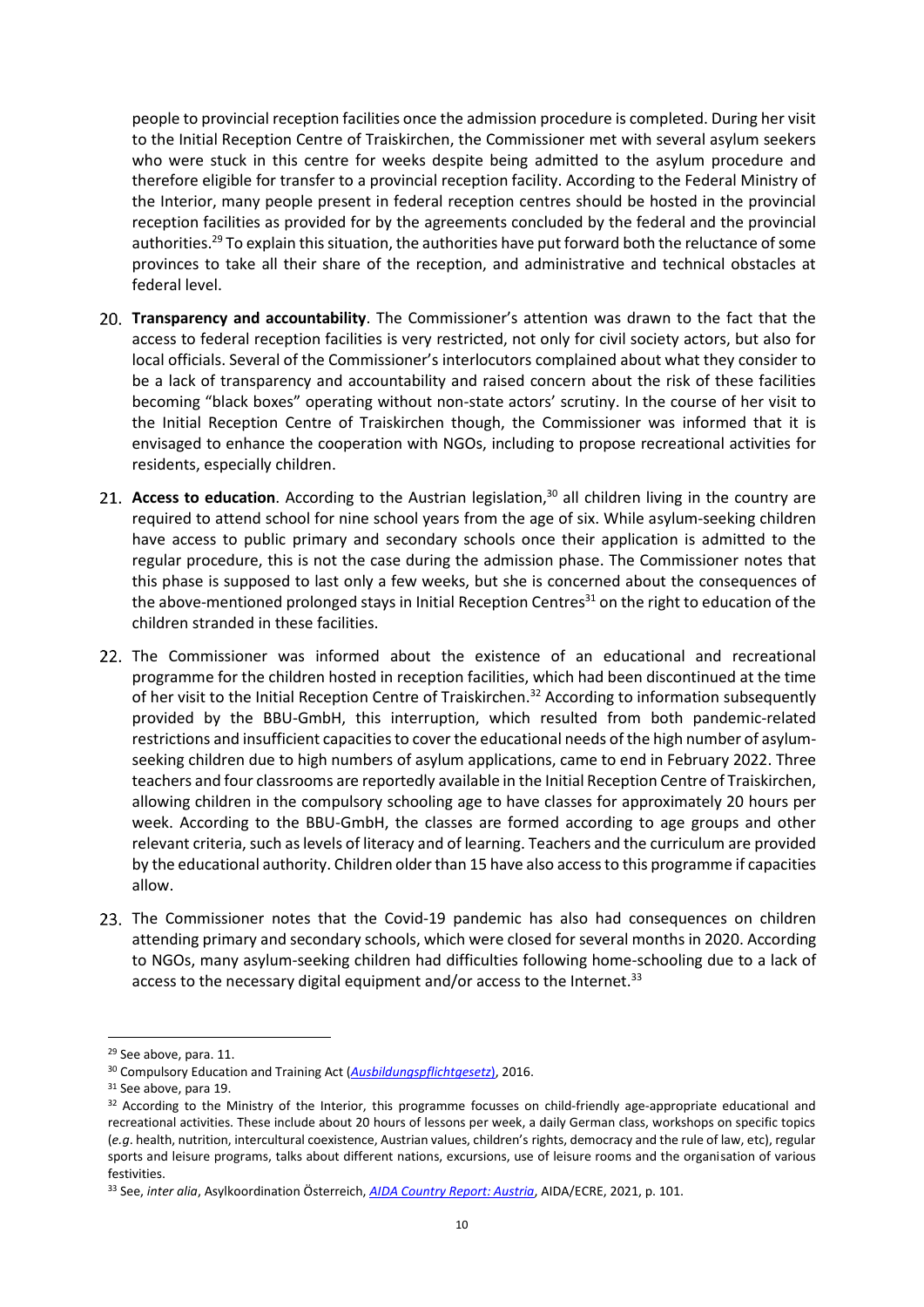- 24. Finally, the Commissioner notes that not all asylum seekers have access to German language and integration classes. According to [Art.](https://www.ris.bka.gv.at/GeltendeFassung.wxe?Abfrage=Bundesnormen&Gesetzesnummer=20004240) 68 of the Asylum law, only those who have been admitted to the procedure and who "are very likely to be granted international protection", can attend these classes, provided that the financial and organisational resources are available. NGOs stressed that this provision raises serious questions as regards both the assessment of the asylum seekers' chances to be granted international protection, and the delay in integration of those eventually granted international protection although this was initially considered unlikely.
- Access to the labour market. According to the Foreigners Employment Act,<sup>34</sup> asylum-seekers can be authorised to work three months after the completion of the admission procedure, provided that no Austrian national or third-country national already benefiting from a work permit is available to take up the job. A 2004 regulation of the Federal Ministry of Economy and Work restricted the actual possibility for asylum seekers to be granted a work permit to seasonal employment and limited the validity of such a permit to six months per year, which reportedly resulted in a limited number of asylum seekers having access to employment.<sup>35</sup> The Federal Constitutional Court overturned this regulation by a [decision](https://www.google.fr/url?sa=t&rct=j&q=&esrc=s&source=web&cd=&ved=2ahUKEwiVi8eXrar2AhWP_7sIHb2QB6cQFnoECAYQAQ&url=https%3A%2F%2Fwww.vfgh.gv.at%2Fdownloads%2FVfGH-Erkenntnis_V_95-96_2021_vom_23._Juni_2021.pdf&usg=AOvVaw158rwbhEXtFCzmrg9YsNAO) delivered on 23 June 2021, the actual impact of which remains to be assessed once the statistics for 2021 are published.

#### <span id="page-10-0"></span>**1.2. ISSUES CONCERNING INTEGRATION**

- According to the Federal Ministry of the Interior, 480 100 persons had a valid residence permit in Austria in 2020, including 147 000 beneficiaries of international protection and 21 000 asylum seekers. Among them, 18 400 people received their first residence permit and, therefore, integration measures were particularly relevant to them. During her visit, the Commissioner paid specific attention to the following integration measures:
- 27. Right to family reunification. As pointed out in the Commissioner's **[Issue Paper](https://rm.coe.int/prems-052917-gbr-1700-realising-refugees-160x240-web/1680724ba0)** on realising the right to family reunification of refugees in Europe, family reunification is a human right and a major integration factor. Family life is essential for refugees and migrants to rebuild their lives in the host country, as it improves their well-being, their employment prospects and the educational achievements of their children.
- 28. The Commissioner notes that, under Austrian law, only parents of an underage child, spouses and unmarried, underage children, and LGBTI partners with a registered civil partnership existing before the person was granted protection entered Austria are eligible to family reunification.<sup>36</sup>
- 29. These relatives of refugees can apply for family reunification without further restriction within three months after their relative has been granted refugee status. If their application is submitted later on, additional material requirements are imposed, including sufficient income, health insurance, and stable accommodation. According to several of the Commissioner's interlocutors, the requirement to lodge an application for family reunification within three months is often complicated in practice by the obligation to do it in person, with an Austrian diplomatic mission. NGOs also mentioned that, even when family reunification is requested at an early stage, it may take months if not years before refugees are reunited with their relatives. Particular concern was raised regarding delays in reunification of unaccompanied children with their family.
- 30. Relatives of beneficiaries of subsidiary protection are required to wait three years after their relative, including unaccompanied minors, has been granted subsidiary protection before applying

<sup>34</sup> *[Ausländerbeschäftigungsgesetz,](https://www.ris.bka.gv.at/GeltendeFassung.wxe?Abfrage=Bundesnormen&Gesetzesnummer=10008365)* para. 4 (in German).

<sup>&</sup>lt;sup>35</sup> According to the NGOs, by the end of 2020, only 576 applicants had valid working permits, out of which 397 were apprentices. See Asylkoordination Österreich, *[AIDA Country Report: Austria](https://asylumineurope.org/wp-content/uploads/2021/04/AIDA-AT_2020update.pdf)*, AIDA/ECRE, 2021, p. 100.

<sup>36</sup> Law on Asylum (*[Asylgesetz](https://www.ris.bka.gv.at/GeltendeFassung.wxe?Abfrage=Bundesnormen&Gesetzesnummer=20004240)* 2005), para. 35. According to information received by the Commissioner, Austrian courts may decide in exceptional circumstances that other dependent relatives should be granted entry to Austria too based on Article 8 ECHR (right to private and family life).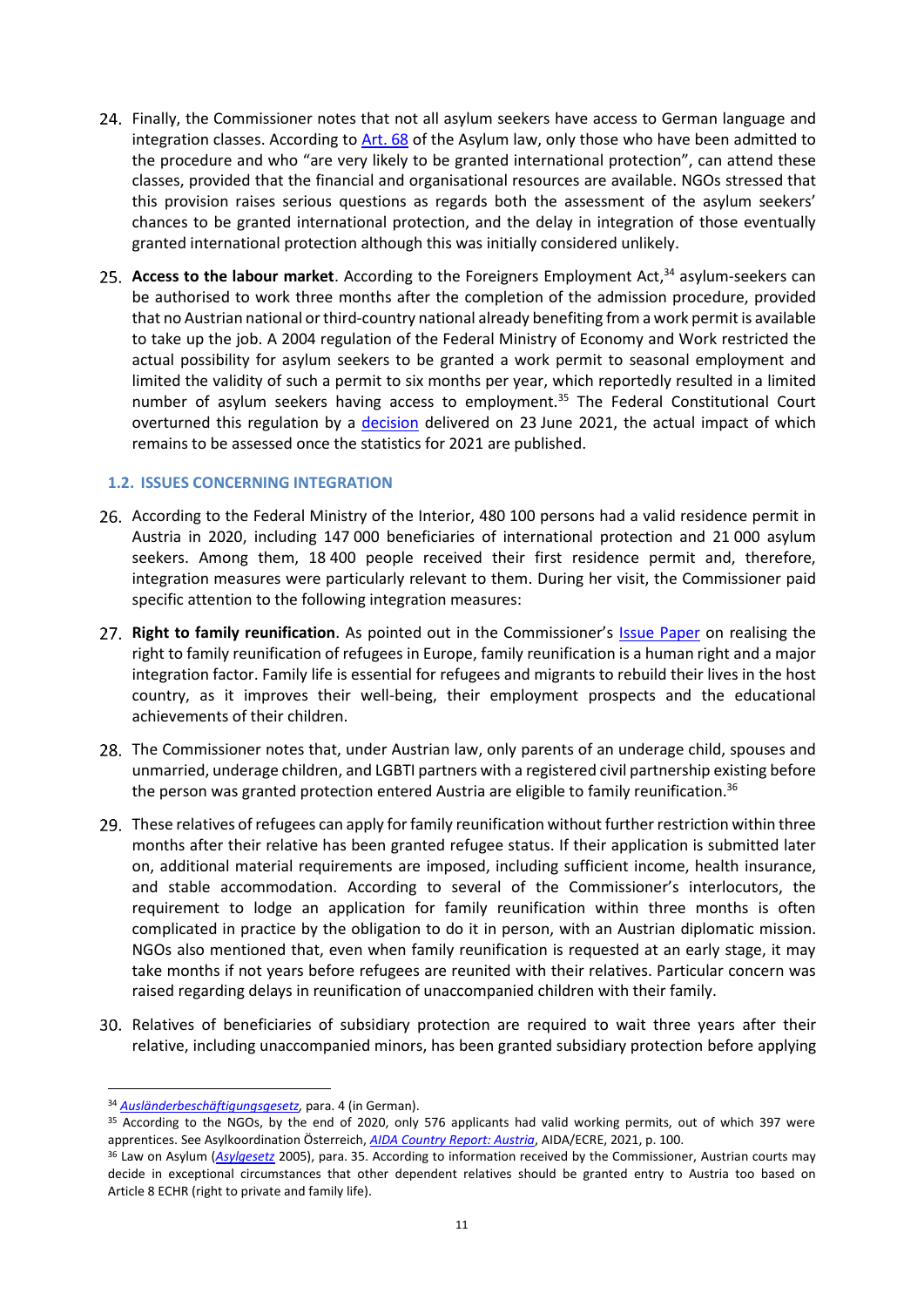for family reunification. In addition, beneficiaries of subsidiary protection are required to meet the above-mentioned material conditions of income, insurance and living space.

- **Long**-**term residence and access to citizenship**. Under Austrian law, long-term residence permits may be granted after five years of uninterrupted actual residence in Austria<sup>37</sup> and if the "Module 2 of the Integration Agreement" is fulfilled.<sup>38</sup> In addition, applicants must meet the general requirements for obtaining a residence permit.<sup>39</sup> The Commissioner notes that long-term residence permits are delivered in limited numbers.<sup>40</sup> She is concerned about reports according to which such permits are particularly difficult to obtain for beneficiaries of subsidiary protection, who are generally granted one- or two-year residence permits.
- As regards access to citizenship, the Commissioner notes with concern that the required length of uninterrupted residence in Austria has significantly increased, from six to ten years for refugees, <sup>41</sup> and to 15 years for beneficiaries of international protection. Applicants are also required to meet the following conditions: sufficient income for the past three years; proven B1 knowledge of the German language; successful completion of integration course; and absence of a criminal record. The Commissioner also notes that every year, the Austrian Ombudsman Board examines many complaints about the duration of citizenship procedures in Vienna.<sup>42</sup>
- **Access to the labour market.** The promotion of "migrants' ability to sustain themselves" is presented by the Austrian authorities as one of their main aims, and access to employment as an instrumental tool for integration into Austrian society.<sup>43</sup> Therefore, the Austrian legislation provides that refugees and beneficiaries of subsidiary protection have free access to the labour market.
- 34. However, according to the Federal Minister for Women, Family, Youth and Integration, "in general, the situation of migrants in the labour market has worsened, with unemployment rates above 50% for refugees, and women being particularly affected."<sup>44</sup>
- 35. In addition to the COVID-19 pandemic, which has reportedly particularly affected the sectors in which many refugees and migrants are employed, several impediments hinder their access to the labour market, including language barriers and the lack of (recognised) qualifications.
- 36. The Commissioner notes that many efforts were deployed by the Austrian authorities to increase the offer of German language courses for both children and adults, including summer schools for children with a learning lag and accompanying courses for parents with a migrant background. Following the pandemic, the Austrian Integration Fund developed online German language programmes for children and parents having attracted more than 75 000 participants, according to the Federal Ministry for Women, Family, Youth and Integration.

<sup>&</sup>lt;sup>37</sup> "Temporary residency permit" (granted for a temporary stay without intention to permanently settle, e.g. students, employees on secondment, volunteers) excluded.

<sup>38</sup> See Expert Council for Integration, *Integration in the context of the coronavirus pandemic*, Integratio[n Report](https://www.bundeskanzleramt.gv.at/dam/jcr:904e730a-bc80-4b88-9ab2-33b98c10c79e/integrationsbericht2021_en.pdf) 2021, p. 22. It includes knowledge of German at B1 level.

<sup>&</sup>lt;sup>39</sup> Including a regular income of 933 euros or more if the cost of rent is higher than 295 euros for a single person in 2020; sufficient health insurance; suitable accommodation; and absence of security risk.

<sup>&</sup>lt;sup>40</sup> 1 097 in 2020. See Expert Council for Integration, Integration in the context of the coronavirus pandemic, op. cit.

<sup>41</sup> See Law on Austrian Citizenship (*[Bundesgesetz über die österreichische Staatsbürgerschaft](https://www.ris.bka.gv.at/GeltendeFassung.wxe?Abfrage=Bundesnormen&Gesetzesnummer=10005579)*), para. 11a(7).

<sup>42</sup> Austrian Ombudsman Board, *[Report](https://volksanwaltschaft.gv.at/downloads/6gq19/AOB%20Report%202020%20on%20COVID-19.pdf) 2020 on COVID-19*, p. 133.

<sup>43</sup> See the foreword by the Federal Minister for Women, Family, Youth and Integration of the Expert Council for Integration's [report](https://www.bundeskanzleramt.gv.at/dam/jcr:904e730a-bc80-4b88-9ab2-33b98c10c79e/integrationsbericht2021_en.pdf) 2021, p. 3-5

<sup>44</sup> Ibid.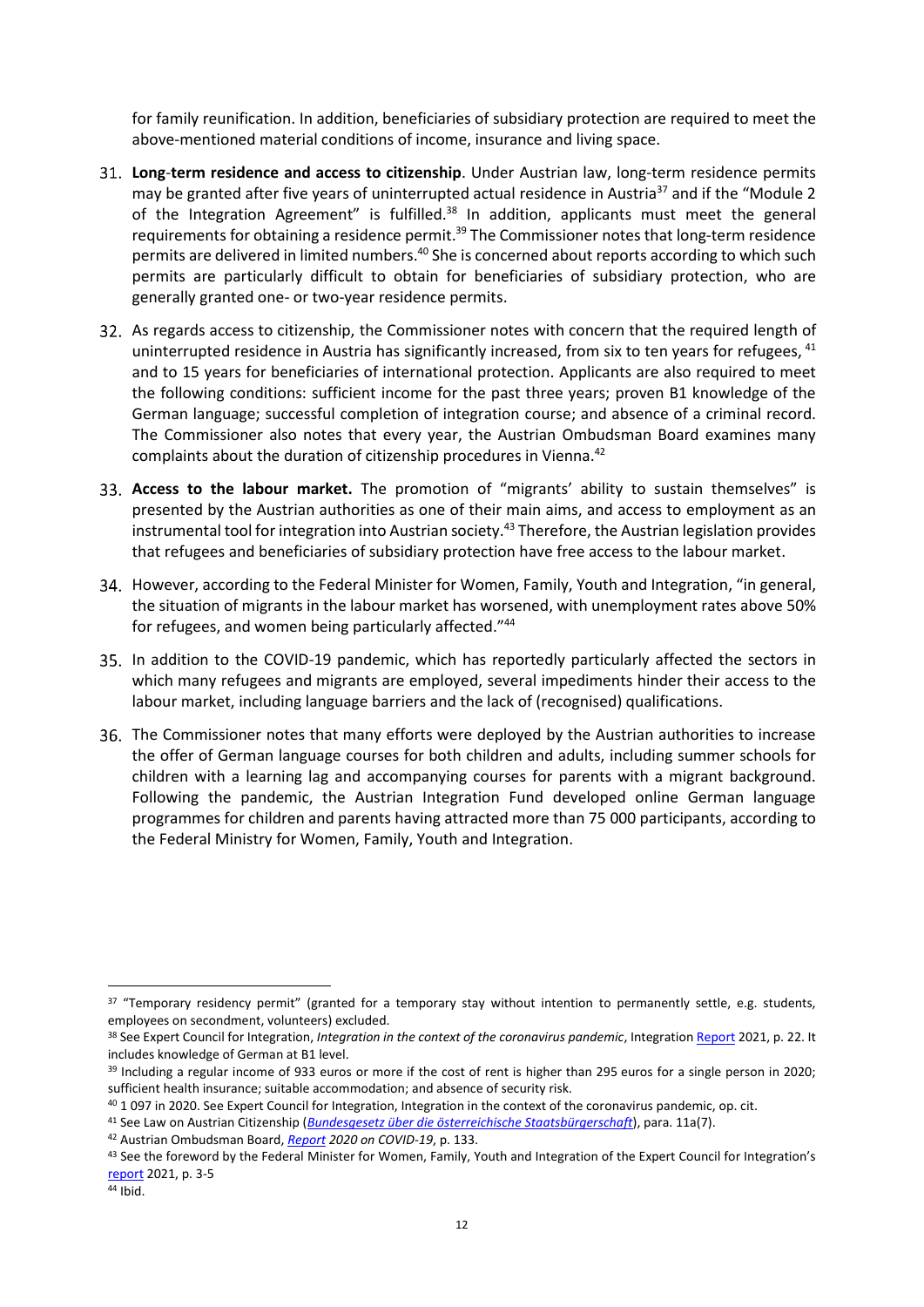- 37. NGOs also reported improvements resulting from the implementation of the 2016 law on Recognition and Evaluation, $45$  speeding up the procedure for the recognition of foreign education and professional qualifications and facilitating the recognition of work experience.<sup>46</sup>
- The Commissioner also notes that integration counselling covering various topics, including employment-related issues, is provided by the [Austrian Integration Fund.](https://www.integrationsfonds.at/themen/beratung/) According to information provided by the Ministry of Social Affairs, Health, Care and Consumer Protection, migrants working in Austria without a secure residence permit and/or limited or no access to the labour market may receive free multilingual information and counselling, including on labour and social rights, through a counselling [centre](https://undok.at/) for undocumented workers run by Austrian trade unions and co-financed by the Federal Ministry of Social Affairs, Health, Care and Consumer Protection.
- Despite these efforts, the Commissioner observes that access to the labour market remains difficult for refugees and migrants, and that their employment situation remains precarious. The overall unemployment rate increased to 9.9 percent (7.4 percent 2019), while the unemployment rate of foreigners rose from 10.8 percent in 2019 to 15.3 percent in 2020. More significantly, in 2020 the unemployment rate of Syrian and Iraqi nationals was of 41.8 percent, 36.7 percent for Afghan nationals. 47
- **Protection against racism and discrimination**. For decades, Austria has been a hosting country for asylum seekers, refugees, and migrants. Despite this long tradition, the Commissioner observes with concern that the climate prevailing in the country progressively became less welcoming sometimes even hostile – following the reception crisis of 2015-2016.
- 41. The Commissioner notes that, in 2015, the UN Human Rights Committee [expressed](https://undocs.org/CCPR/C/AUT/CO/5) concern about the resurgence of far right-wing and other groups inspired by extremist national socialist ideologies and neo-Nazism, and the rise of advocacy of racial or religious hatred against Roma, Muslims, Jews, (ethnic) minorities, migrants and asylum seekers. More recently, in its 2020 [report,](https://rm.coe.int/report-on-austria-6th-monitoring-cycle-/16809e826f) the European Commission against Racism and Intolerance (ECRI) of the Council of Europe noted with concern that Austrian public discourse had become increasingly xenophobic in recent years, and political speech had taken on highly divisive and antagonistic overtones particularly targeting Muslims and refugees.
- 42. The information received by the Commissioner during her visit confirms the above-mentioned concerns, with several of her interlocutors deploring a rise in racist hate speech and hate crime and noting that certain initiatives of the authorities, such as the attempt to prohibit the headscarf in primary schools,<sup>48</sup> or supported by them such as the publication of an "Islam map", $49$  contributed to fuelling a hostile rhetoric and the stigmatisation of asylum seekers, refugees, and migrants, in particular those of Muslim confession. NGOs drew the Commissioner's attention to the rise in racist incidents targeting people of Asian descent following the COVID-19 pandemic. The Commissioner also notes with concern that recen[t data](https://www.derstandard.at/story/2000133829543/rechtsextreme-straftaten-im-pandemiejahr-2021-stark-angestiegen) revealed a sharp rise in the number of right-wing extremist crimes in 2021, with 1 053 such crimes recorded, compared to 895 in 2020.
- 43. The Commissioner is aware of the existence of a solid legal framework in the field of combating racism and discrimination, including the criminalisation of not only racist hate speech as such but

<sup>45</sup> Anerkennungs- und Bewertungsgesetz [\(AuBG\)](https://www.ris.bka.gv.at/GeltendeFassung.wxe?Abfrage=Bundesnormen&Gesetzesnummer=20009588), 2016.

<sup>46</sup> See Asylkoordination Österreich, *[AIDA Country Report: Austria](https://asylumineurope.org/wp-content/uploads/2021/04/AIDA-AT_2020update.pdf)*, AIDA/ECRE, 2021, p. 138.

<sup>47</sup> See [Statistisches Jahrbuch](https://www.bundeskanzleramt.gv.at/dam/jcr:d9b292a5-3457-4cff-aa80-58d92c46f3f8/stat_jahrbuch_migration_u_integration_2021.pdf) "Migration & Integration 2021", p.55.

<sup>48</sup> An amendment adopted in 2019 to the Law on School Organisation provided that schoolchildren were prohibited from wearing ideologically or religiously influenced clothing that involves covering their heads until the end of the school year in which they reach the age of 10. In [a decision](https://www.vfgh.gv.at/downloads/VfGH-Erkenntnis_G_4_2020_vom_11.12.2020.pdf) of 11 December 2020, the Federal Constitutional Court struck down this provision, judging that the law was aimed at the Islamic headscarf and breached rights on religious freedom.

<sup>49</sup> In May 2021, a state-funded organisation called Documentation Centre for Political published an 'Islam map' consisting in a digital map showing 623 addresses of mosques, Muslim associations and individual representatives, which sparked major controversy and many reactions, including from the [Special Representative](https://www.coe.int/en/web/antisemitic-anti-muslim-hatred-hate-crimes/-/publication-of-austria-s-islam-map-is-hostile-to-muslims-and-potentially-counterproductive) of the Council of Europe Secretary General on antisemitic, anti-Muslim and other forms of religious intolerance and hate crimes.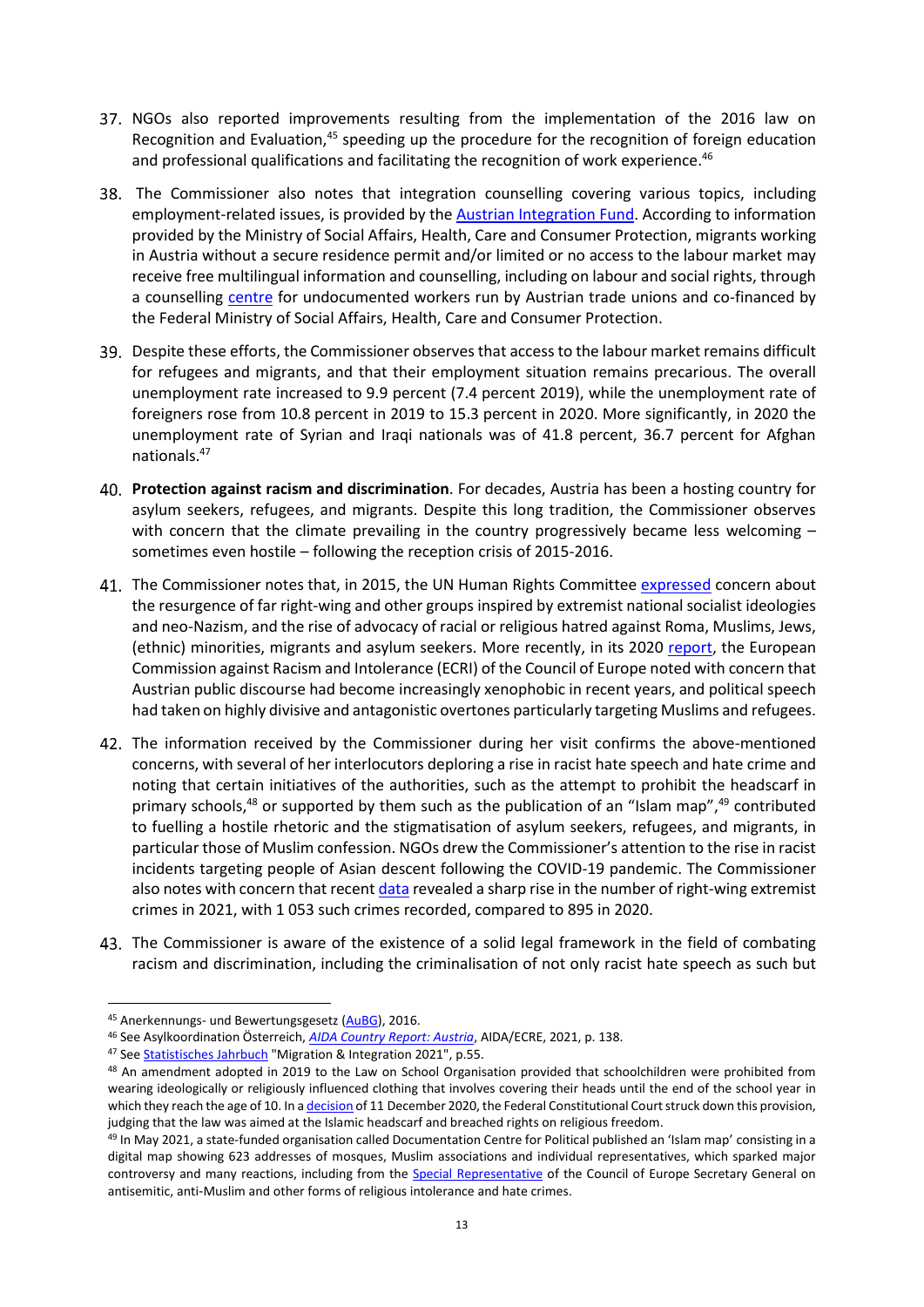also incitement to hatred<sup>50</sup> and the recognition of racist and xenophobic motivation as aggravating circumstances. In addition, the online hate package (*Hass im Netz*) foresees several innovations in the area of criminal, media and civil law, consisting of, *inter alia*, the inclusion of insults offending the human dignity and directed against individual members of protected groups to the scope of "hate speech", and the extension of the provision on cyberbullying.<sup>51</sup> The Commissioner also notes that, according to information provided by the authorities, the Ministry of Justice participated in a project of the Ministry of the Interior for a systematic registration of discriminatory motivations, conducted from 2019 to 2021, with the aim of making the phenomenon of hate crimes statistically visible by meaningful annual evaluations, starting in 2022.

- Several interlocutors of the Commissioner drew her attention to the fact that the implementation of these provisions may be difficult in practice. For example, the main criterion characterising continued harassment by means of a telecommunications or computer system<sup>52</sup> is that the offence is "perceptible for a longer period of time", which can be rather challenging to demonstrate in court. Other provisions such as the one criminalising the violation of personal rights compromising one's human dignity via an electronic communication network may be difficult to interpret pending the development of a significant case-law. In addition, NGOs stressed that extra-legal factors may also complicate the implementation of the provision aimed at fighting online hate speech, including the reluctance of the victims to be confronted with the alleged perpetrator out of fear of being retraumatised.
- Lastly, the Commissioner is aware of existing preliminary discussions with a view to the elaboration of a national action plan on racism, which have reportedly been slowed down by the pandemic.

#### <span id="page-13-0"></span>**1.3. CONCLUSIONS AND RECOMMENDATIONS**

- The Commissioner is concerned about consistent and credible allegations of pushbacks, which point to the existence of an established practice, as noted by the Provincial Administrative Court of Styria on two occasions.<sup>53</sup> She underlines that pushbacks are illegal practices depriving those who may seek asylum from the opportunity to apply for it. In addition, when persons at the border are returned without individual identification or procedure, member states cannot establish whether they may be sending them back to human rights abuses. This may lead to violations of Article 3 of the European Convention on Human Rights (ECHR) and the UN Refugee Convention. Moreover, collective expulsions of migrants are prohibited under Article 4 of Protocol 4 to the ECHR, to which Austria is a party. Lastly, as the Commissioner has stressed on several occasions, pushbacks eat away at the foundation of international human rights law which protects refugees and, as such, cannot be tolerated. 54
- 47. Therefore, the Commissioner urges the Austrian authorities to ensure that independent and effective investigations are carried out into allegations of pushbacks and of ill-treatment by members of security forces in the context of such operations and to put an end to these practices. The Commissioner also invites the Austrian authorities to follow the recommendations contained in her recent paper entitled *Pushed beyond the limits*<sup>55</sup> , notably with a view to enhancing

 $\overline{\phantom{a}}$ <sup>50</sup> Which includes publicly inciting violence or hatred against a church or a religious group or any other group of persons defined by the existing or absent criteria of race, color, language, religion or belief, nationality, ancestry or national or ethnic origin, sex, disability, age or sexual orientation, or against a member of such a group expressly because of membership in that group.

<sup>51</sup> For further details regarding the online hate package, including in the field of media law, see below, para[. 85.](#page-20-0)

<sup>52</sup> Para. 107c of the Federal Criminal Code.

<sup>53</sup> See above, para. [8](#page-6-2)

<sup>54</sup> See Commissioner for Human Rights, "Pushbacks and border violence against refugees must end", [statement](https://www.coe.int/en/web/commissioner/-/pushbacks-and-border-violence-against-refugees-must-end) of 19 July 2020.

<sup>55</sup> Commissioner for Human Rights, *Pushed beyond the limits, Urgent action needed to end human rights violations at Europe's borders*, CommDH 6(2022), 7 April 2022.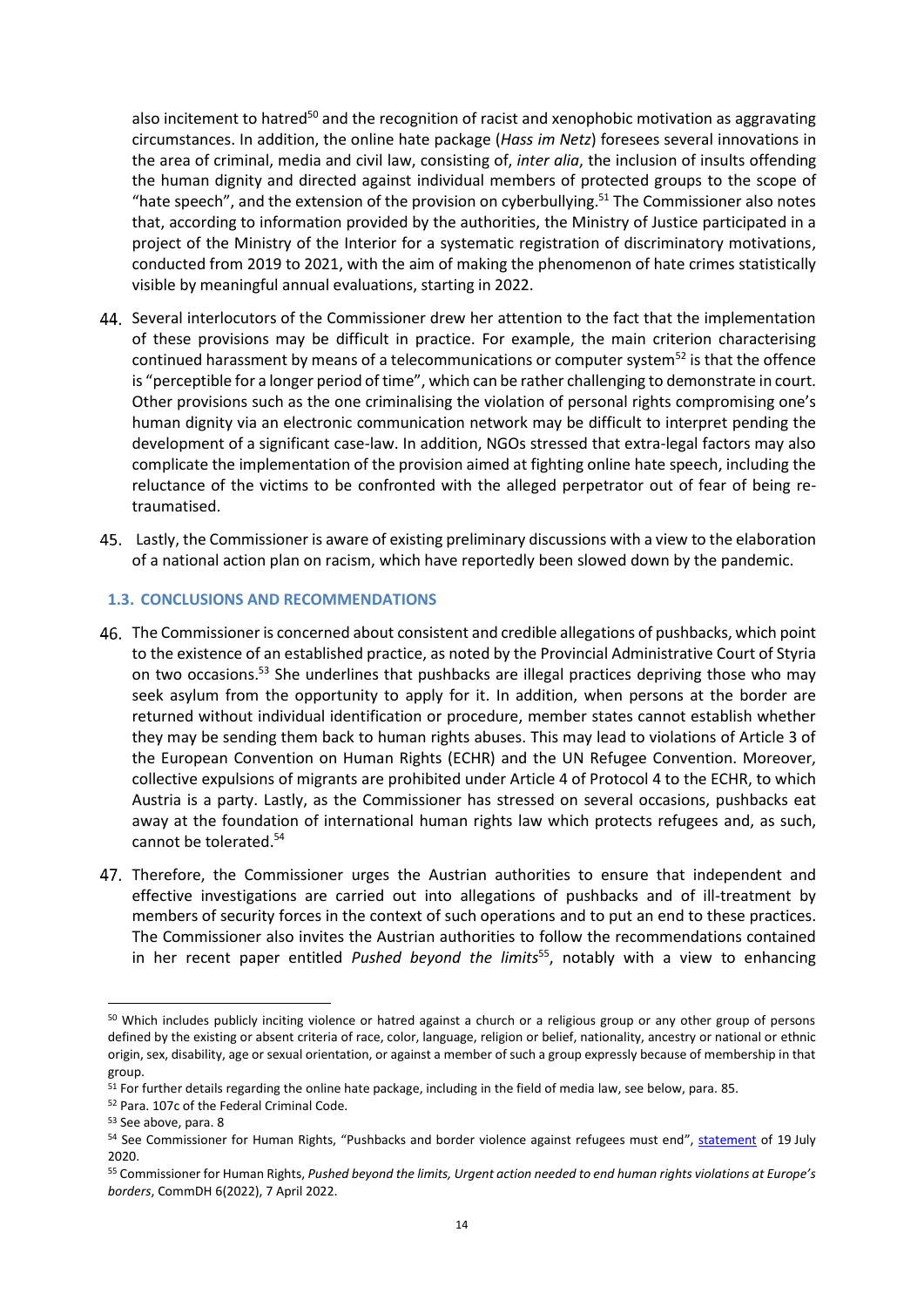transparency of border control activities, in particular through independent monitoring to prevent and identify violations, as well as bolstering mechanisms to ensure accountability when such violations occur.

- The Commissioner attaches great importance to independent and good quality legal counselling in the context of the asylum procedure. She notes with interest that the legal counselling activities of the Federal Agency for Care and Support Services Limited Liability Company (BBU-GmbH) is subjected to annual evaluation by an independent body and would appreciate being informed of the conclusions of the first evaluation report. She also invites the Austrian authorities to put in place all necessary measures to legally safeguard the structural and functional independence of the BBU-GmbH.
- The Commissioner is concerned about the unsatisfactory living conditions prevailing in several reception facilities. She calls on the Austrian authorities to effectively protect the right to adequate housing of applicants for international protection, including by adopting harmonised standards regarding the reception centres and pursuing cooperation with the provinces with a view to addressing the shortcomings in the implementation of the instruments defining the repartition of tasks between the federal state and the provinces, and to put an end to lengthy stays and overcrowding in federal reception facilities.
- 50. The Commissioner also urges the Austrian authorities to pay particular attention to the specific needs of vulnerable people, including persons with disabilities, LBGTI people, women victims of violence, and children, especially those unaccompanied.
- The Commissioner recalls that the reception conditions of unaccompanied children should be appropriate, safe and adapted to their age. They should, in particular, benefit from the support of a guardian providing information and support, facilitating their interactions with the authorities and safeguarding their rights and best interests. The Commissioner is concerned about the fact that this was not the case for all these children at the time of her visit and urges the authorities to ensure the appointment of a guardian for all unaccompanied children without delay or pre-condition from the moment of their arrival or identification.
- 52. She notes with interest that, according to information provided by the Federal Ministry of Justice, a working group has been set up to prepare a legislative reform of the guardianship system and would appreciate being kept informed of its conclusions and recommendations. The Commissioner strongly encourages the authorities to build on the Recommendation [\(2019\)11](https://rm.coe.int/cm-rec-2019-11-guardianship-en/16809ccfe2) of the Committee of Ministers to member States on effective guardianship for unaccompanied and separated children in the context of migration, which sets the principle of appointment or designation of guardians without undue delay. She also invites them to follow the recommendations contained in the comprehensive [report](https://www.refworld.org/pdfid/5cb438894.pdf) dedicated to this topic by UNHCR in 2019, and [those](https://www.google.fr/url?sa=t&rct=j&q=&esrc=s&source=web&cd=&ved=2ahUKEwi1nvHzsqf2AhUeQ_EDHfibA4kQFnoECAsQAQ&url=https%3A%2F%2Fwww.bmj.gv.at%2Fdam%2Fjcr%3A0a8466e4-c24a-4fd2-bfbc-c8b11facba2f%2FBericht%2520der%2520Kindeswohlkommission_13.%2520Juli%25202021%2520(Langfassung).pdf&usg=AOvVaw2DljrH1CUaUpvCilctAt5h) of the *Independent Commission for the protection of children's rights and the child's well-being in asylum and aliens law*, which not only include the early appointment of a guardian for all unaccompanied children, but also a comprehensive examination of the best interests of the child and of the effects on the rights of the child of all decisions relating to asylum and aliens law affecting children.
- 53. The Commissioner wishes to stress the instrumental role played by NGOs in defending the human rights of refugees, asylum seekers and migrants. She encourages the authorities to enhance their cooperation with them, including within the reception centres, as NGOs can contribute to improving the transparency and accountability of such centres. They can also provide useful support and assistance, in cooperation with the BBU-GmbH, including in the areas of social care and education.
- 54. As regards asylum seekers' access to education, the Commissioner welcomes the existence of an educational and recreational programme for children hosted in reception facilities. Mindful of the interruptions which have occurred and of the fact that not all persons over 18 can benefit from this programme due to limited capacities, she calls on the Austrian authorities to ensure that all children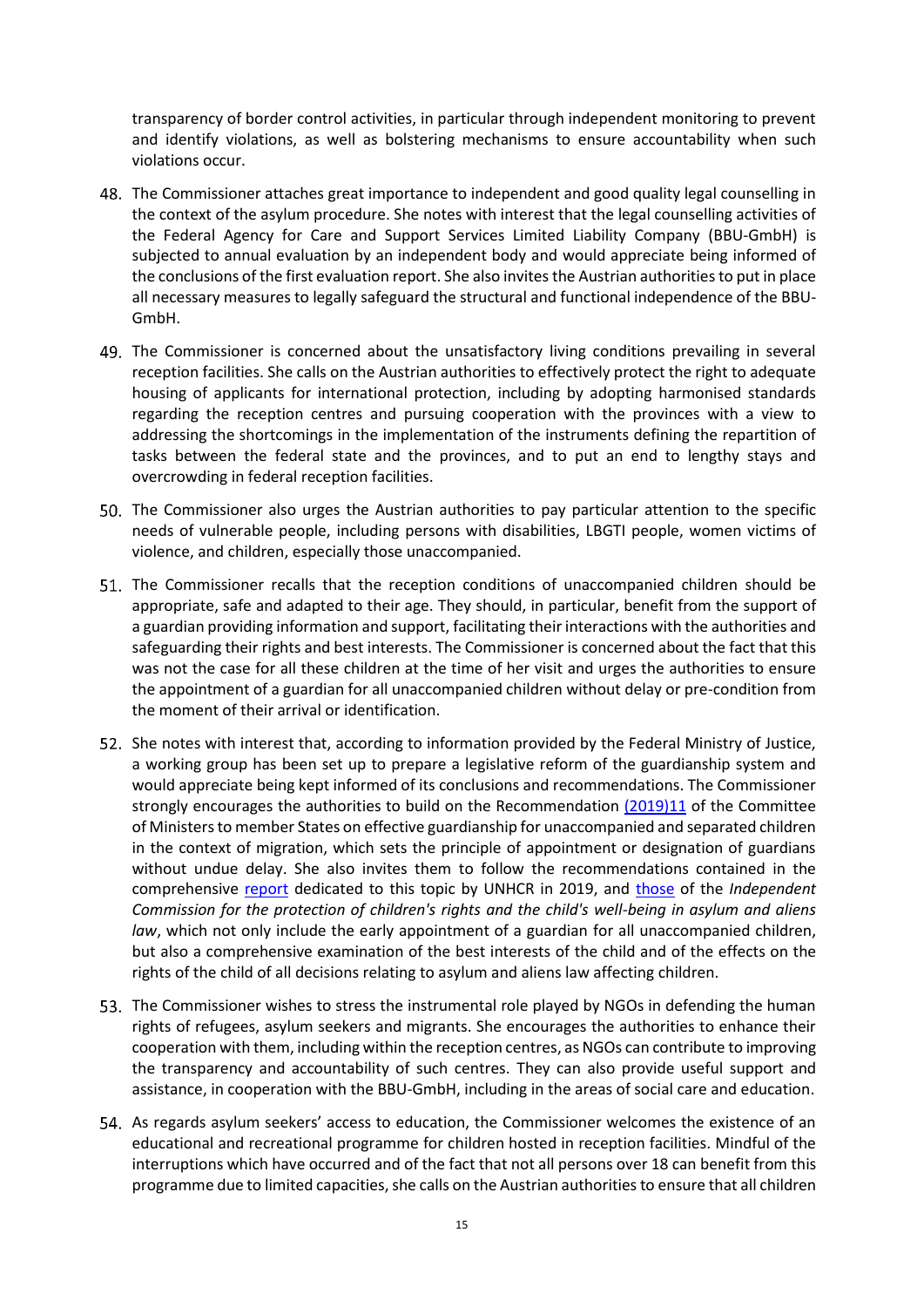accommodated in reception facilities have access to educational activities, as well as young adults willing to benefit from these services. She also urges them to ensure that all asylum seekers have access to German language and integration courses.

- As stressed in the Commissioner's Issue Paper entitled *Time for Europe to get migrant integration right*, citizens and third-country nationals with the same socio-economic background should be just as likely as others to be in employment, education and training in a society that delivers on its promises of equal opportunities. Therefore, the Commissioner calls on the Austrian authorities to give asylum-seekers effective access to the labour market as soon as possible.
- Integration is a long process, and all those entitled to settle in Austria should benefit from measures such as access to family reunification, long-term residence, language and integration courses, education, employment, and protection against discrimination. The Commissioner is therefore worried about existing practical obstacles hindering refugees' access to family reunification and invites the Austrian authorities to remove them. She is also concerned about reported delays in reunification of unaccompanied children with their family and urges the authorities to speed up the procedures concerning these vulnerable children so as to safeguard their best interests. Finally, the Commissioner recommends providing beneficiaries of subsidiary protection with the same favourable rules as refugees. In particular, she calls on the Austrian authorities to abolish the threeyear waiting period before relatives of beneficiaries of subsidiary protection can apply for family reunification. In this regard, the Commissioner underlines that the Grand Chamber of the European Court of Human Rights found, in the case of *[M.A. v Denmark,](https://hudoc.echr.coe.int/fre?i=001-211178)* that a waiting period of three years, as a strict requirement, was too long.
- 57. The Commissioner stresses that securing long-term or permanent residence encourages refugees, migrants and communities to invest in integration. She is concerned about difficulties in obtaining long-term residence permits and invites the Austrian authorities to ease access to long-term residence, especially for beneficiaries of subsidiary protection. She also calls on them to shorten the length of uninterrupted residence in Austria required for access to citizenship and to address the delays in the naturalisation procedures.
- The Commissioner welcomes the measures taken by the Austrian authorities to provide refugees and migrants with German language and integration classes and to facilitate their access to the labour market. Concerned by their high unemployment rate, she encourages the authorities to scale up their efforts and invest more in integration, in co-operation with their civil society partners.
- The Commissioner is concerned about the deterioration of the climate prevailing in Austria towards asylum seekers, refugees and migrants. While welcoming the measures taken to combat hate speech and hate crime, she urges the Austrian authorities to raise awareness about these measures and to ensure their effective implementation, and recalls the particular responsibility of political leaders who, as stressed b[y ECRI,](https://rm.coe.int/report-on-austria-6th-monitoring-cycle-/16809e826f) "must take a firm and public stance against the expression of racist hate speech and react to any such expression with a strong counter-hate speech message." She further invites authorities to implement all the recommendations issued by ECRI in its 202[0 report.](https://rm.coe.int/report-on-austria-6th-monitoring-cycle-/16809e826f)
- Finally, the Commissioner welcomes the process aimed at elaborating a national action plan on racism and invites the Austrian authorities to speed up this process and to open the discussions to all relevant stakeholders, including NGOs and national human rights structures.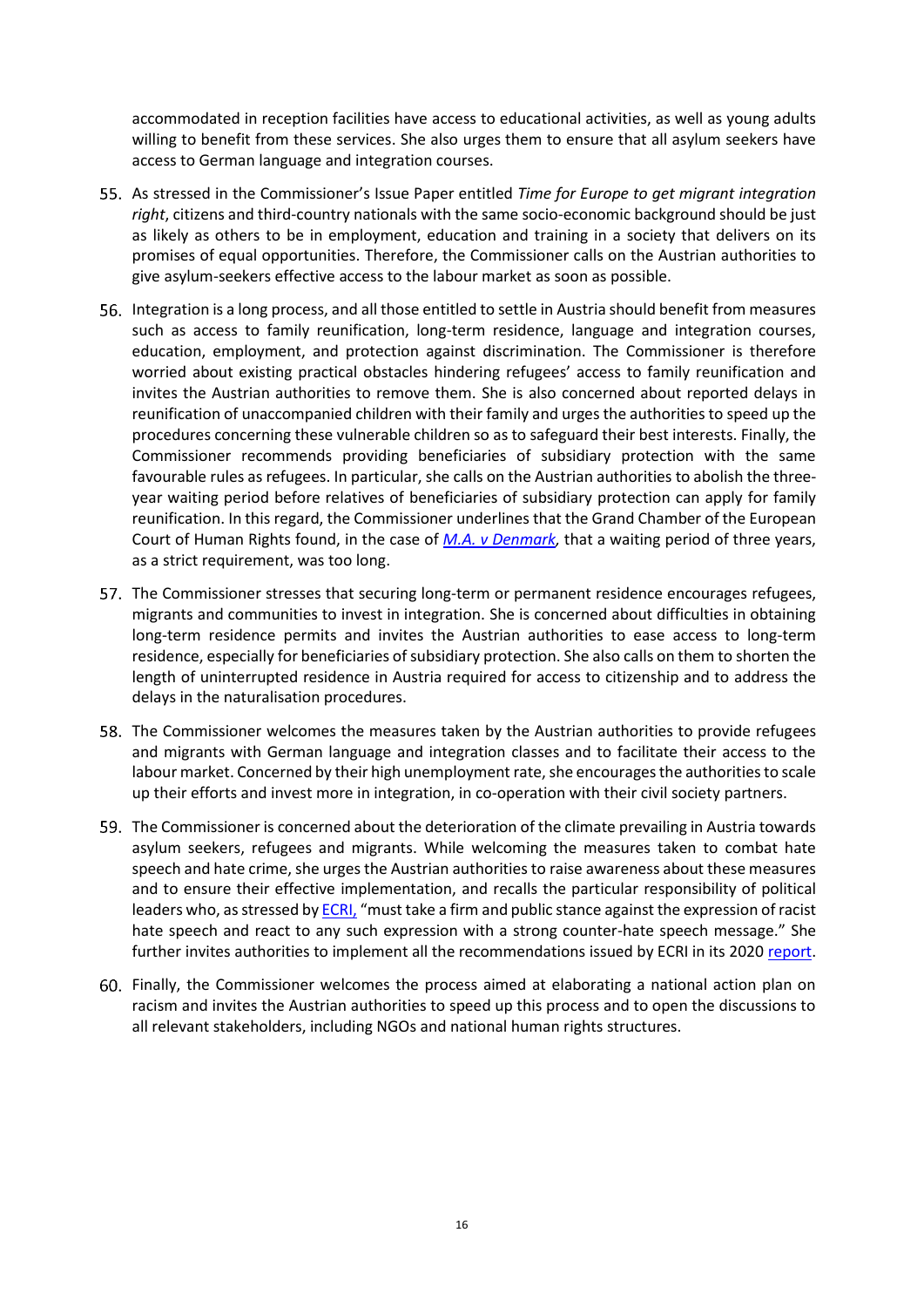#### <span id="page-16-0"></span>**2. WOMEN'S RIGHTS AND GENDER EQUALITY**

- Austria has ratified the major international instruments establishing obligations with respect to women's rights, including the United Nations Convention on the Elimination of All Forms of Discrimination against Women (CEDAW) and its Optional Protocol setting up an inquiry procedure and a procedure for individual communications, Protocol No. 12 to the European Convention on Human Rights, which establishes a general prohibition of discrimination, and the Council of Europe Convention on Preventing and Combating Violence against Women and Domestic Violence (Istanbul Convention). Austria has also taken steps to strengthen its national legislation and policy for the protection of women's rights.
- In this section, the Commissioner sets out her observations and recommendations on some specific issues concerning women's sexual and reproductive health and rights, violence against women, and gender equality.

#### <span id="page-16-1"></span>**2.1. WOMEN'S SEXUAL AND REPRODUCTIVE HEALTH AND RIGHTS**

#### <span id="page-16-2"></span>2.1.1. ACCESS TO COMPREHENSIVE SEXUALITY EDUCATION

- 63. International human rights standards guarantee women's right to receive and impart information related to their sexual and reproductive health and rights. As stressed in th[e Issue Paper](http://rm.coe.int/women-s-sexual-and-reproductive-health-and-rights-in-europe-issue-pape/168076dead) on women's sexual and reproductive health and rights in Europe published by the Commissioner's Office, "human rights mechanisms have outlined that states must ensure women's access to evidencebased information on all aspects of sexual and reproductive health including their own health status, and must enable women to make informed decisions about their sexual and reproductive health".
- 64. The Commissioner notes with satisfaction that the Federal ministry of Education, Science, and Research, [considers](https://www.bmbwf.gv.at/Themen/schule/schulpraxis/schwerpunkte/sexualpaed.html) sexuality as "an important part of children's overall development as a person", and that "comprehensive and holistic sexuality education is designed to support children in ensuring their sexual health physically, cognitively and emotionally". [Circular no. 11/2015](https://www.bmbwf.gv.at/Themen/schule/schulrecht/rs/1997-2017/2015_11.html) sets the objectives of sexuality education and the general principles for itsimplementation, from primary school to the end of secondary school. The curricula are multidisciplinary, and include contents on biological processes, pregnancy, contraception, and prevention of sexually transmitted infections. According to a 2020 European Commission [study,](https://www.google.fr/url?sa=t&rct=j&q=&esrc=s&source=web&cd=&ved=2ahUKEwi_rorhgfj1AhX5Q_EDHTW8A2cQFnoECAQQAQ&url=https%3A%2F%2Fec.europa.eu%2Fsocial%2FBlobServlet%3FdocId%3D23654%26langId%3Den&usg=AOvVaw38JyDFpI6J7gazsSHonDsT) the curricula also explore issues around sexual identity, mutual consent, online media and gender-based violence.
- 65. The same circular also stresses that parents and legal guardians have a central role in the area of sexuality education and should, therefore, be informed in advance of any intervention of external experts or NGOs at school on this topic, and given indications as regards the background of the intervener, the content of the intervention, and the methodology followed. The Federal ministry of Education, Science, and Research plans to provide schools with a list of certified external interveners in the months to come.
- Despite this solid legal framework, complemented in 2016 by the establishment of the Federal Centre for Sexuality Education tasked with delivering and supporting sexuality education in all Austrian schools, the Commissioner observes that several challenges remain ahead in practice. In 2019, the UN [Committee on the Elimination of Discrimination against Women](https://daccess-ods.un.org/access.nsf/Get?OpenAgent&DS=CEDAW/C/AUT/CO/9&Lang=E) expressed concern about the lack of comprehensive sexual and reproductive health education for adolescents. The Committee recommended that Austria ensure that school curricula included mandatory and ageappropriate education on sexual and reproductive health and rights for girls and boys, including on responsible sexual behaviour.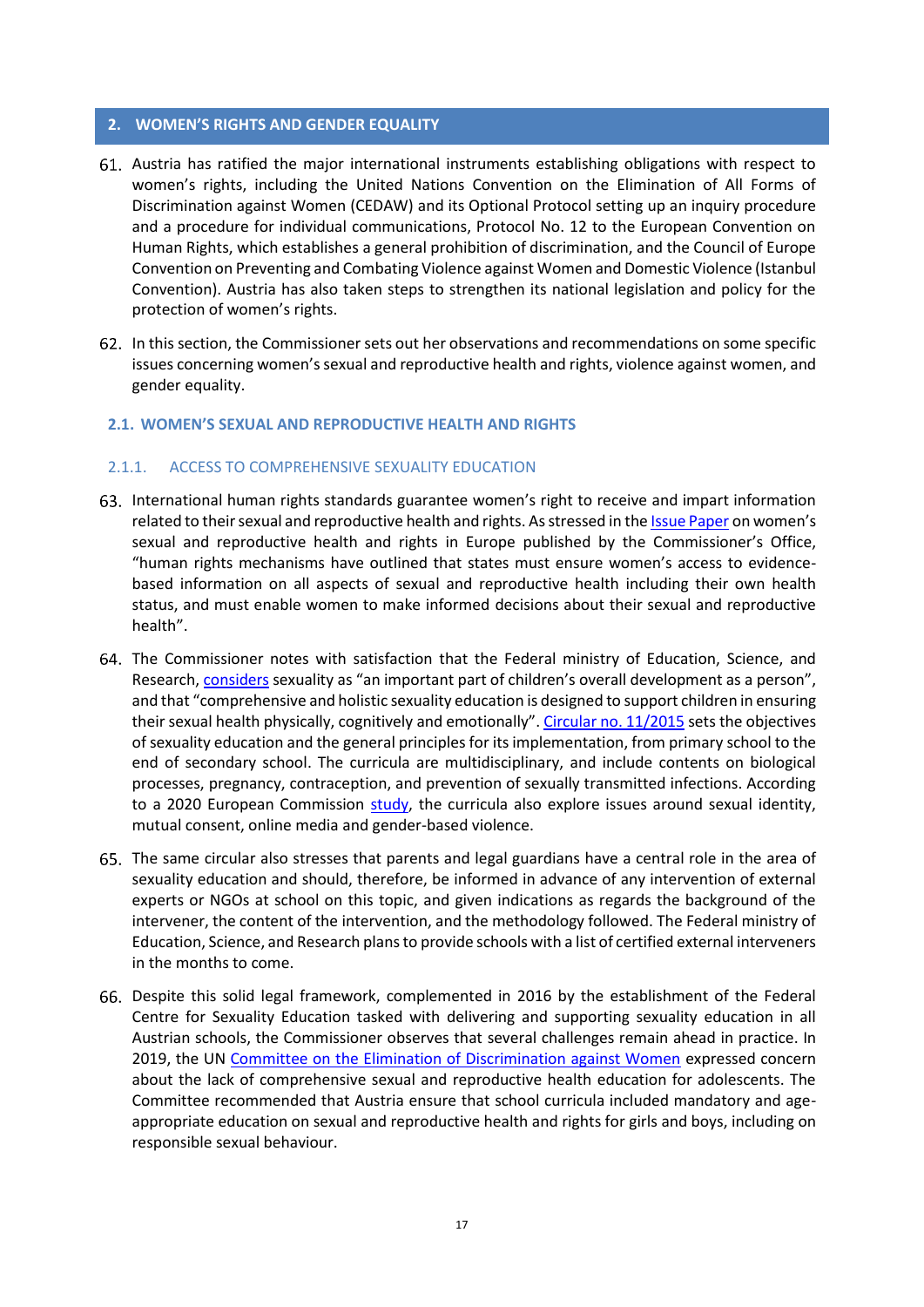Similar concerns were raised by representatives of civil society organisations during the Commissioner's visit, some of them stressing that school curricula do not sufficiently cover the topics of self-determination and consent issues and pointing out the lack of sufficient training opportunities provided to teachers by the authorities. Against this background, the Commissioner wishes to praise the instrumental role played by those civil society organisations in the field of sexuality education by intervening in schools, providing training material to teachers, and offering counselling online and offline on sexuality. She notes that, despite these efforts, all the needs are not met, certain schools reportedly having no funding to cover the costs of interventions by external experts, while, at the same time, the COVID-19 pandemic has significantly restricted the possibility of such interventions. As a result, there still are pupils reportedly having no – or irregular – access to sexuality education in Austria.

#### <span id="page-17-0"></span>2.1.2. ACCESS TO CONTRACEPTION AND TO SAFE AND LEGAL ABORTION SERVICES

- **Availability and affordability of modern contraception**. Human rights mechanisms have repeatedly held that guaranteeing women's effective access to modern contraception is critical for the realisation of their sexual and reproductive health and rights.<sup>56</sup> The Commissioner notes that, according to a UN [report,](https://www.google.fr/url?sa=t&rct=j&q=&esrc=s&source=web&cd=&ved=2ahUKEwi7od7A6830AhUqSvEDHYm-CHIQFnoECAsQAQ&url=https%3A%2F%2Fwww.un.org%2Fen%2Fdevelopment%2Fdesa%2Fpopulation%2Fpublications%2Fpdf%2Ffamily%2FWorld_Fertility_and_Family_Planning_2020_Highlights.pdf&usg=AOvVaw3KR9qTi3oD9Ra2Y4gi_e5Y) 60.1 percent of all women of reproductive age used contraception in Austria in 2019.
- 69. The Commissioner further observes that most contraception methods, including birth control pills, male condoms, shots, patches, and Intrauterine Devices (IUDs) are available in Austria. However, neither these methods, nor medical counselling on contraception provided by gynaecologists are covered under public health insurance or reimbursement schemes, which constitutes a major obstacle to women's access to these services, and in particular for poor women.
- The Covid-19 crisis has further complicated women's access to contraception in Austria. According to a European Parliamentary Forum for Sexual and Reproductive Rights' [report](https://www.epfweb.org/sites/default/files/2021-09/EC_Report_v10.pdf), "some gynaecological offices were kept closed or did not accept new clients during lockdowns in 2020", and the restrictions put in place to counter the pandemic also limited the choice of contraception. Women with no or low income reportedly usually visit the Austrian Family Planning Association's counselling centres to obtain contraceptives, mostly IUDs, free of charge or for a small donation; however, during the pandemic, the demand dropped: compared to 2019, less than half of all IUDs were provided in 2020.
- 71. Health care professionals and civil society organisations with whom the Commissioner met during her visit stressed the need to provide free counselling on contraception and to cover contraception costs in order to safeguard women's sexual and reproductive health and rights, and to reduce the number of unintended pregnancies. The UN Committee on the Elimination of Discrimination against Women [recommended](https://undocs.org/CEDAW/C/AUT/CO/9) in 2019 that Austria ensure that modern contraceptives were accessible, affordable, covered by health insurance and available throughout the territory of the State.
- **Access to safe and legal abortion services**. The Commissioner notes that access to safe and legal abortion services is also very challenging in Austria. Abortion remains a criminal offence under Austrian law<sup>57</sup>, although it is no longer punishable since 1975 if performed within the first three months of pregnancy, after medical consultation. <sup>58</sup> After this period, abortion is only allowed under certain circumstances, including in case of serious danger to the life or to the physical or mental health of the pregnant woman.

<sup>56</sup> See Commissioner for Human Rights of the Council of Europe[, Issue Paper](http://rm.coe.int/women-s-sexual-and-reproductive-health-and-rights-in-europe-issue-pape/168076dead) on women's sexual and reproductive health and rights in Europe, 2017, p. 58.

<sup>57</sup> § 96 of the criminal code.

<sup>58</sup> § 97 of the criminal code.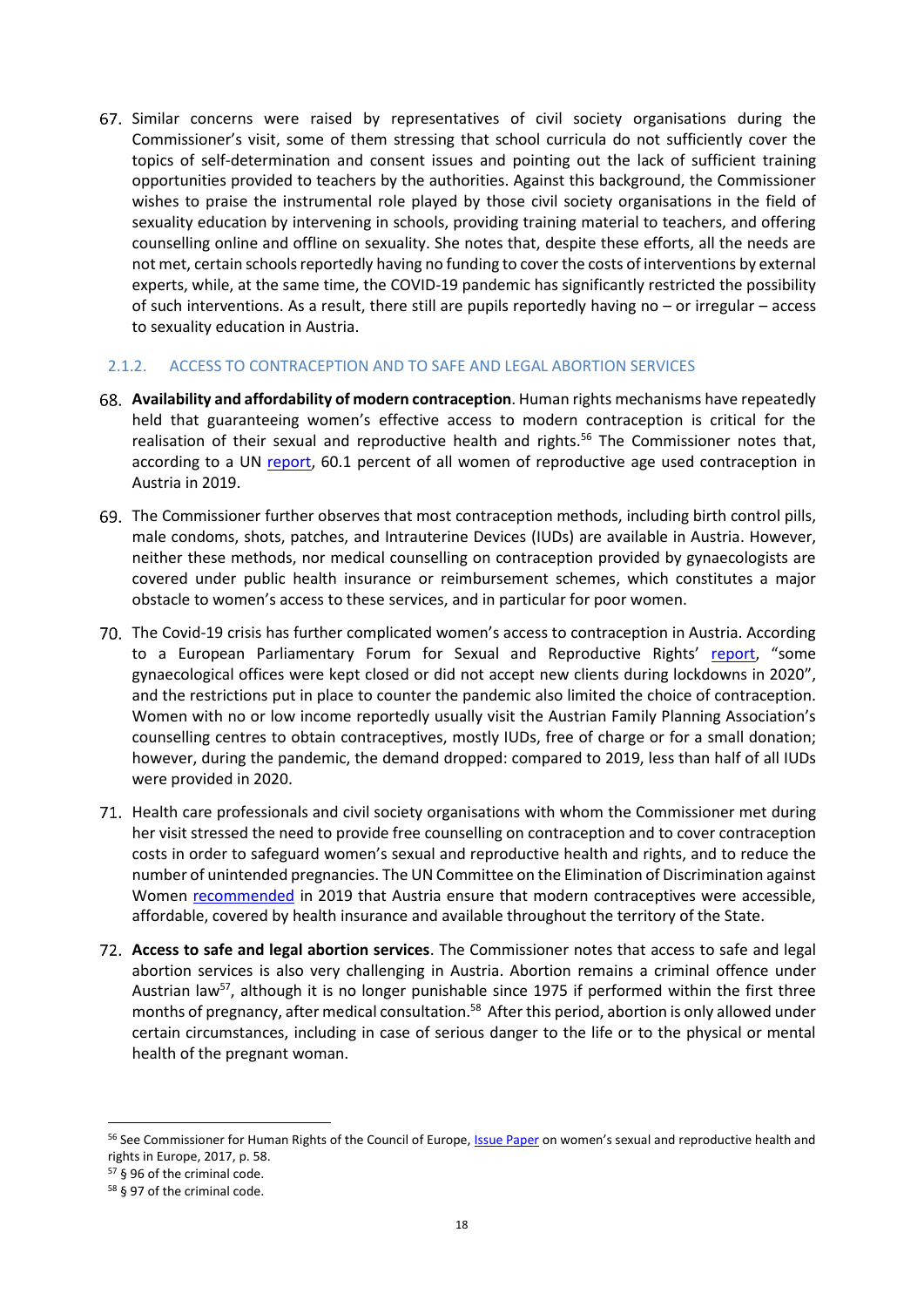- Several factors render access to abortion services difficult in practice. First of all, the costs of abortion, ranging from 325 euros in public hospitals to 1 500 euros and more in private clinics, are not covered under public health insurance, unless abortion is necessary for medical reasons. As a result, women who cannot cover these costs are de facto deprived of access to abortion services, unless they can get support from civil society organisations. The Commissioner notes that, according to the Austrian gender equality petition (*[Frauen\\*Volksbegehren](https://frauenvolksbegehren.at/) 2.0)*, the consequences of the Covid-19 crisis on the financial situation of women has made abortion unaffordable for an increased number of them, to the point that an organisation named "Changes for Women" was created to raise funds for abortion.
- In addition, many public hospitals do not provide abortion services, especially in the provinces. In several provinces, abortion services are reportedly available in the provincial capital only, whereas the province of Burgenland reportedly counts not a single abortion provider.<sup>59</sup>
- 75. The Commissioner notes that other elements hinder access to abortion services, including insufficient training of medical professionals – including gynaecologists – on abortion, the use of the clause of conscience among medical practitioners, and occurrences of intimidations of women by hostile anti-abortion activists in the vicinity of hospitals or clinics known to perform abortions.<sup>60</sup>
- Finally, the Commissioner observes that the medical abortion legalised in 2020 is reportedly hardly available in practice.

# <span id="page-18-0"></span>**2.2. VIOLENCE AGAINST WOMEN**

l

#### <span id="page-18-1"></span>2.2.1. A WIDESPREAD PHENOMENON AMPLIFIED BY THE PANDEMIC

- Violence against women is a reportedly widespread phenomenon in Austria, with the number of feminicides among the highest in the EU. More than 300 feminicides were reported in Austria in the last ten years, including [31](https://www.aoef.at/.images/04a_zahlen-und-daten/Frauenmorde_2021_Liste-AOEF.pdf) in 2021. In the majority of feminicides, the perpetrator was the partner or ex-partner. The Commissioner observes that media have also reported many cases of murder attempts and serious violence by (ex-)partners or family members or by persons close to the victim in 2021.<sup>61</sup>
- According to the NGO *[Wiener Interventionsstelle gegen Gewalt in der Familie](https://www.interventionsstelle-wien.at/download/?id=785)*, 20 587 victims of domestic violence were cared for by the violence protection centres and intervention centres in Austria in 2020. Around 81.5 percent of the supported persons were women and girls, and 91 percent of the perpetrators were men. In the same year, the 26 women's shelters operating in Austria<sup>62</sup> hosted a total of 2 994 people, of which 1 507 were women and 1 487 children. Compared to 2019, this corresponds to a decrease of nearly ten percent but, according to the [Association of](https://www.aoef.at/images/04a_zahlen-und-daten/Mordversuche_SchwereGewalt_2021_Liste-AOEF.pdf)  [Autonomous Austrian Women's Shelters,](https://www.aoef.at/images/04a_zahlen-und-daten/Mordversuche_SchwereGewalt_2021_Liste-AOEF.pdf) this decline is rather the result of the Covid-19 pandemic than of an actual decrease in violence. For many women affected, it was reportedly much more difficult to flee because the family was constantly present, because they were more exposed to the control of the violent partner, and because the social pressure to abide by the traditional family model and therefore not to leave was more noticeable, especially in rural areas.
- 79. This seems to be corroborated by the significant increase in calls to the [women's helpline](http://www.frauenhelpline.at/) against violence observed in 2020: the employees of the women's helpline took 71 percent more calls in March, April and June 2020 and 33 percent more calls in December 2020. In 2020, the women's helpline received a total of 10 571 calls, around 81 percent of which were from women and girls. In

<sup>59</sup> Frauen\*Volksbegehren 2.0, Recommendations on reproductive rights and sex education in Austria.

<sup>60</sup> See Austrian Federal Association of Autonomous Rape Counselling Centres, [submission](https://uprdoc.ohchr.org/uprweb/downloadfile.aspx?filename=1917&file=EnglishTranslation) the UPR on Austria, 2020. <sup>61</sup> See Autonome Österreichische Frauenhäuser, [Mutmaßliche Mordversuche und schwere Gewalt 2021.](https://www.aoef.at/images/04a_zahlen-und-daten/Mordversuche_SchwereGewalt_2021_Liste-AOEF.pdf)

 $62$  According to the Federal Ministry for Women and Integration at the Federal Chancellery, as of 4 February 2022, 28 shelters were available for victims of violence against women.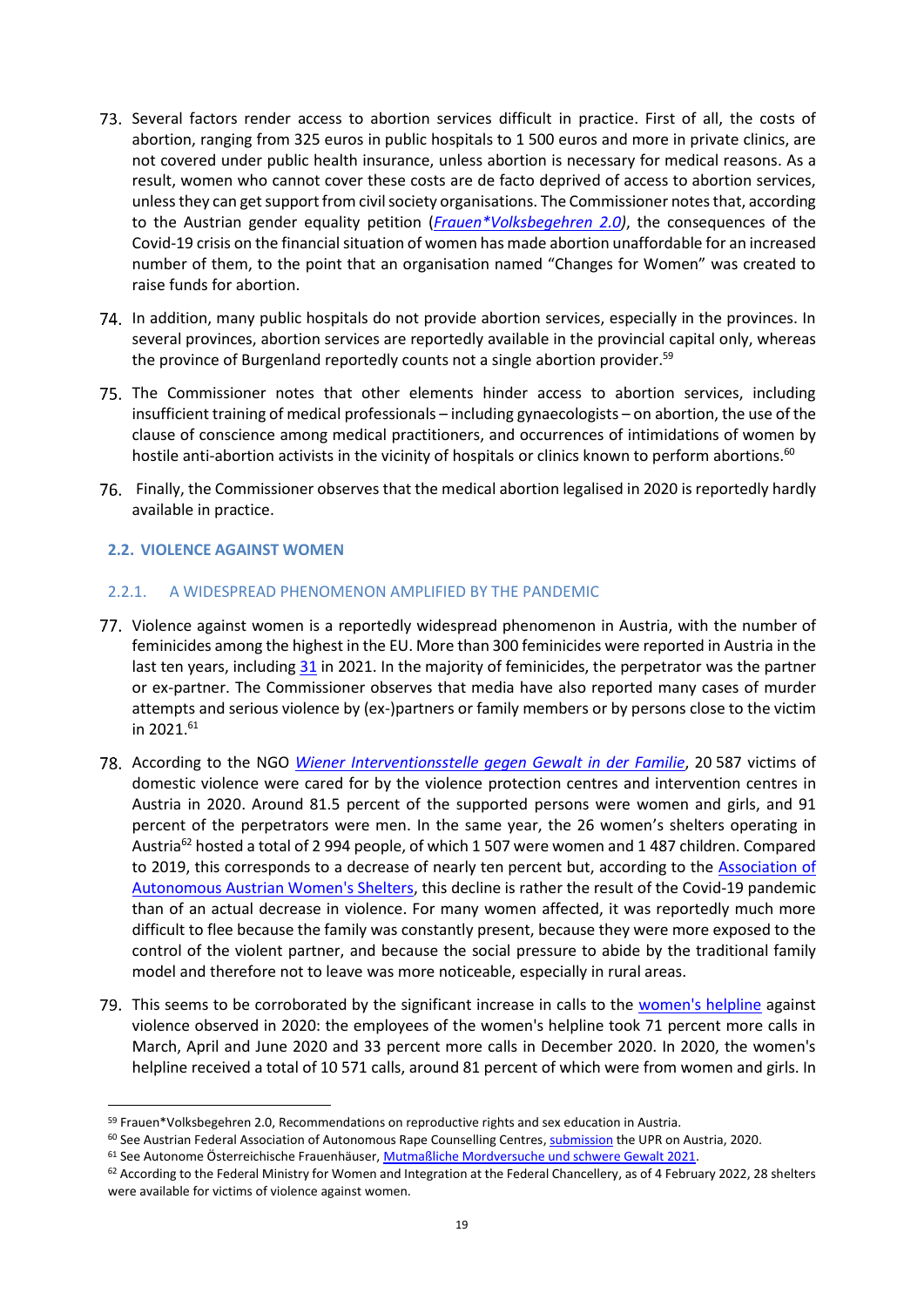329 calls, the police or authorities such as the Office for Child and Youth Welfare had to intervene with the consent of the callers because of acute violence or danger.<sup>63</sup>

- The digital dimension of violence against women is also widespread. In 2019, the UN Committee on the Elimination of Discrimination against Women expressed concern about the increase in hate speech against women and girls on internet forums and social media. Moreover, information received by the Commissioner indicates that, besides online sexist hate speech, new digital dimensions of violence against women have emerged, including the use of tracing and tracking apps and devices by partners or ex-partners, which significantly complicates the protection of victims of violence against women, including those residing in shelters. This trend has led the city of Vienna to set up the ["Security Hub" WienCERT,](https://www.wien.gv.at/presse/2020/09/25/frauenstadtraetin-kathrin-gaal-cybergewalt-start-fuer-neue-kompetenzstelle-der-stadt-wien) whose IT experts are available as a contact point for the women's emergency hotline and the Vienna women's shelters. According to the [City of Vienna](https://www.wien.gv.at/presse/2020/09/25/frauenstadtraetin-kathrin-gaal-cybergewalt-start-fuer-neue-kompetenzstelle-der-stadt-wien)'s presentation of this service, "after analysing the case, a decision is made as to whether there is a technical solution, whether the case should be forwarded to the police - or whether technical support from other specialists is required […]. In very complex cases of cyber violence, external companies are commissioned with specialized tasks and technical support ("digital forensics")."
- 81. The Commissioner also notes that migrant women and girls are reportedly particularly vulnerable to and affected by violence. According to the [Association of Autonomous Austrian Women's](https://www.aoef.at/.images/04a_zahlen-und-daten/Infosheet_Migration-und-Gewalt-an-Frauen.pdf)  [Shelters,](https://www.aoef.at/.images/04a_zahlen-und-daten/Infosheet_Migration-und-Gewalt-an-Frauen.pdf) migrant women affected by violence encounter specific difficulties in getting out of a situation of domestic violence, which are not sufficiently taken into consideration. These difficulties include language barriers; a limited knowledge about the social and legal system; mistrust towards the police, the judiciary and the child and youth welfare services; often a lack of supportive social networks; barriers to getting access to women's shelters in several federal states, especially for women with precarious residence status/without documents and asylum seekers, as well as women with limited rights and the right to social benefits; and fear of being deported if they call the police or file a complaint.
- 82. In 2019, the UN Committee on the Elimination of Discrimination against Wome[n noted](https://undocs.org/CEDAW/C/AUT/CO/9) with concern that efforts to identify women as victims of trafficking in human beings were undermined by the restrictive asylum policies in place, which often involved speedy deportation. Sharing this concern, the Council of Europe's Group of Experts on Action against Trafficking in Human Beings (GRETA), in its 2020 third [report](https://rm.coe.int/greta-2020-03-fgr-aut-en/16809eb4fd) on Austria, urged the authorities to review the application of the Dublin Procedure to presumed trafficking victims and conduct risk assessments in order to prevent victims being returned to the country where they first applied for asylum, where they would face the risk of being re-trafficked.

#### <span id="page-19-0"></span>2.2.2. AUSTRIA'S RESPONSE TO VIOLENCE AGAINST WOMEN

Against this background, the Commissioner appreciates that Austria was among the first signatories of the Council of Europe Convention on Preventing and Combating Violence against Women and Domestic Violence (Istanbul Convention) in 2011 and has taken important legislative steps to fight against this scourge. Following the ratification of the Istanbul Convention in November 2013, a national action plan on the Protection of Women Against Violence was implemented between 2014 and 2016, and the legislation on sexual violence, including sexual harassment, was broadened: the offence of 'violation of the right to sexual self-determination' was introduced, and the protection against sexual harassment expanded by virtue of the 2015 Criminal Law Amendment Act.<sup>64</sup> A project entitled 'Delphi – Implementing violence prevention in the context of transculturality and gender' pointing out, according to the Austrian authorities, "known and new forms of violence, e.g. sexual

l

<sup>63</sup> See Frauenhelpline gegen Gewalt, [Annual report](http://www.frauenhelpline.at/sites/default/files/frauenhelpline_jahresbericht_2020.pdf) 2020.

<sup>&</sup>lt;sup>64</sup> [Strafrechtsänderungsgesetz](https://www.parlament.gv.at/PAKT/VHG/XXV/I/I_00689/index.shtml) 2015.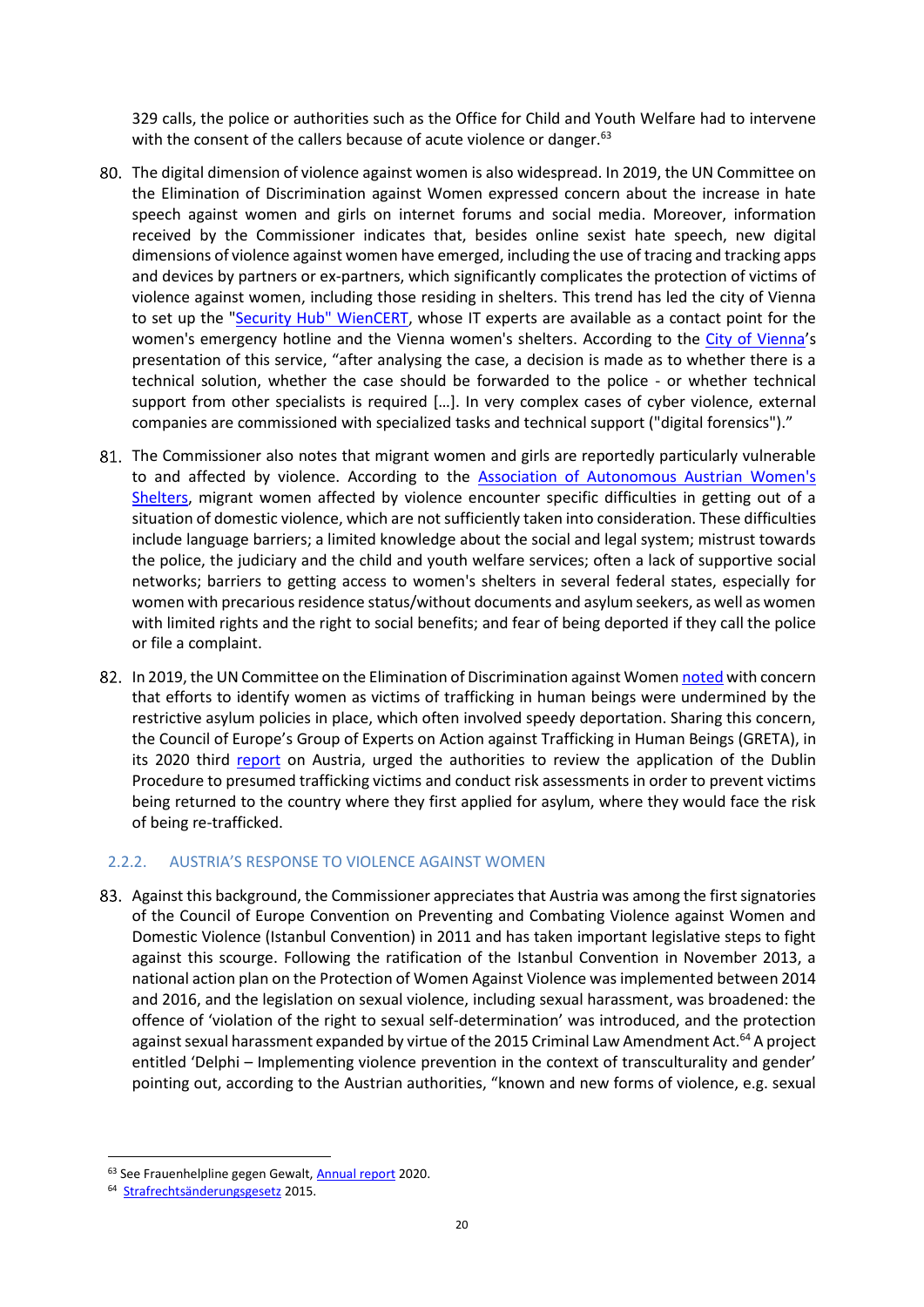degradation, racist violence, family-honour-related conflicts, violence in forced marriages, relationship models involving oppression of girls/young women" was also set up.

- <span id="page-20-1"></span>84. Adopted in 2019, the Violence Protection  $Act^{65}$  introduced new measures, including mobile restraining orders of 100 metres around the person at risk; compulsory counselling for perpetrators of violence; re-introduction of multi-agency case conferences for high-risk cases; extension of interim injunctions to allow for protection from derogatory publications on social networks; specific criminal offence of female genital mutilation. According to information provided by the Federal Ministry of Justice, a further amendment to the existing protection order system will enter into force in July 2022, providing courts responsible for imposing restraining orders with an additional instrument to prevent future violence, namely the possibility for the court to instruct the endangerer to participate in mandatory counselling in a violence prevention centre.
- <span id="page-20-0"></span>Addressing the issue of cyberviolence, the Austrian parliament adopted a legislative package on online hate speech ("Hass im Netz"), which entered into force on 1 January 2021 and aims, according to the Minister of Justice, at "giving victims of online insults and abuse the opportunity to fight back quickly at a low cost".<sup>66</sup> It introduced a new criminal offence penalising unauthorised visual recordings ("upskirting"), and a new fast-track procedure enabling victims of online abuse to obtain a cease and desist order within days. Furthermore, platforms are obliged to set up easily accessible reporting systems, appoint a contact person for users and report on the complaints received annually. Obviously criminal content must be withdrawn within 24 hours of receiving a complaint and otherwise unlawful content within seven days. The Commissioner has taken note of the concerns raised by this legislative package among the freedom of expression community, who expressed worries about "overblocking" and stressed that it could lead to restrictions on freedom of expression and freedom of the press.<sup>67</sup>
- The Commissioner also notes that the federal government organised a 'special summit' on violence against women in May 2021 resulting in new measures to combat violence against women, including enhanced data and information sharing between authorities, better screening of potential motives, and enhanced dedicated training efforts for police officers on prevention. The Federal Minister for Women and Integration also tasked the Federal Criminal Police with conducting a qualitative study of all homicides against women in the past decade.<sup>68</sup>
- 87. Significant budgetary efforts were made: the budget of the Federal Ministry for Women was progressively increased from 10 million euros in 2018, to 10.15 million euros in 2019, 12.15 million euros in 2020, 14.65 million euros in 2021, to reach 18.4 million euros in 2022. Other ministries, including the ministries of Justice, Interior, Family, and Social Affairs, Health, Care and Consumer Protection, also dedicate funds to the fight against violence against women<sup>69</sup> and will, according to th[e analysis](https://emedien.arbeiterkammer.at/viewer/api/v1/records/AC16360868/files/source/AC16360868.pdf) of the Federal budget 2022 by the Vienna Chamber of Labour, spend a total amount of 15.1 million euros in 2022 for the implementation of the measures resulting from the 'special summit' of May 2021.<sup>70</sup>
- 88. Information provided by the Federal Ministry of the Interior indicates that training efforts have been undertaken in order to help members of the judiciary and of the law enforcement forces deal adequately with cases of violence against women.<sup>71</sup> The Federal Ministry of Justice has also

<sup>65</sup> [Gewaltschutzgesetz](https://www.parlament.gv.at/PAKT/VHG/XXVI/A/A_00970/index.shtml) 2019 (970/A).

<sup>&</sup>lt;sup>66</sup> Gesetzespaket "[Hass im Netz](https://www.google.fr/url?sa=t&rct=j&q=&esrc=s&source=web&cd=&cad=rja&uact=8&ved=2ahUKEwiTq4vlyP_1AhUDuRoKHVU6CA4QFnoECCQQAQ&url=https%3A%2F%2Fwww.bmj.gv.at%2Fthemen%2Fgewalt-im-netz.html&usg=AOvVaw364NrrGruFyVi4H29ARsDI)", 2021.

<sup>67</sup> See, for instance, the reaction o[f Reporters without borders.](https://rsf.org/en/news/austrian-platform-law-government-should-avoid-errors-made-netzdg)

<sup>68</sup> See ORF, "[Erste Maßnahmen, zu wenig Budget](https://orf.at/stories/3211687/)", 3 May 2021.

 $69$  For an overview, see the **Budget analysis 2022** provided by the Austrian Parliament.

<sup>70</sup> Arbeitskammer Wien, [Budget 2022:](https://emedien.arbeiterkammer.at/viewer/api/v1/records/AC16360868/files/source/AC16360868.pdf) Unausgewogene Steuerreform, erkennbarer, Klimaschwerpunkt, Mittel für Armutsbekämpfung, Pflege, und Bildung fehlen, November 2021, p. 40.

 $71$  According to the Federal Ministry of the Interior, the basic police training plan provides for at least 24 teaching units on violence against women. In addition, the "Modular Competence Training", includes a mandatory module called "Violence in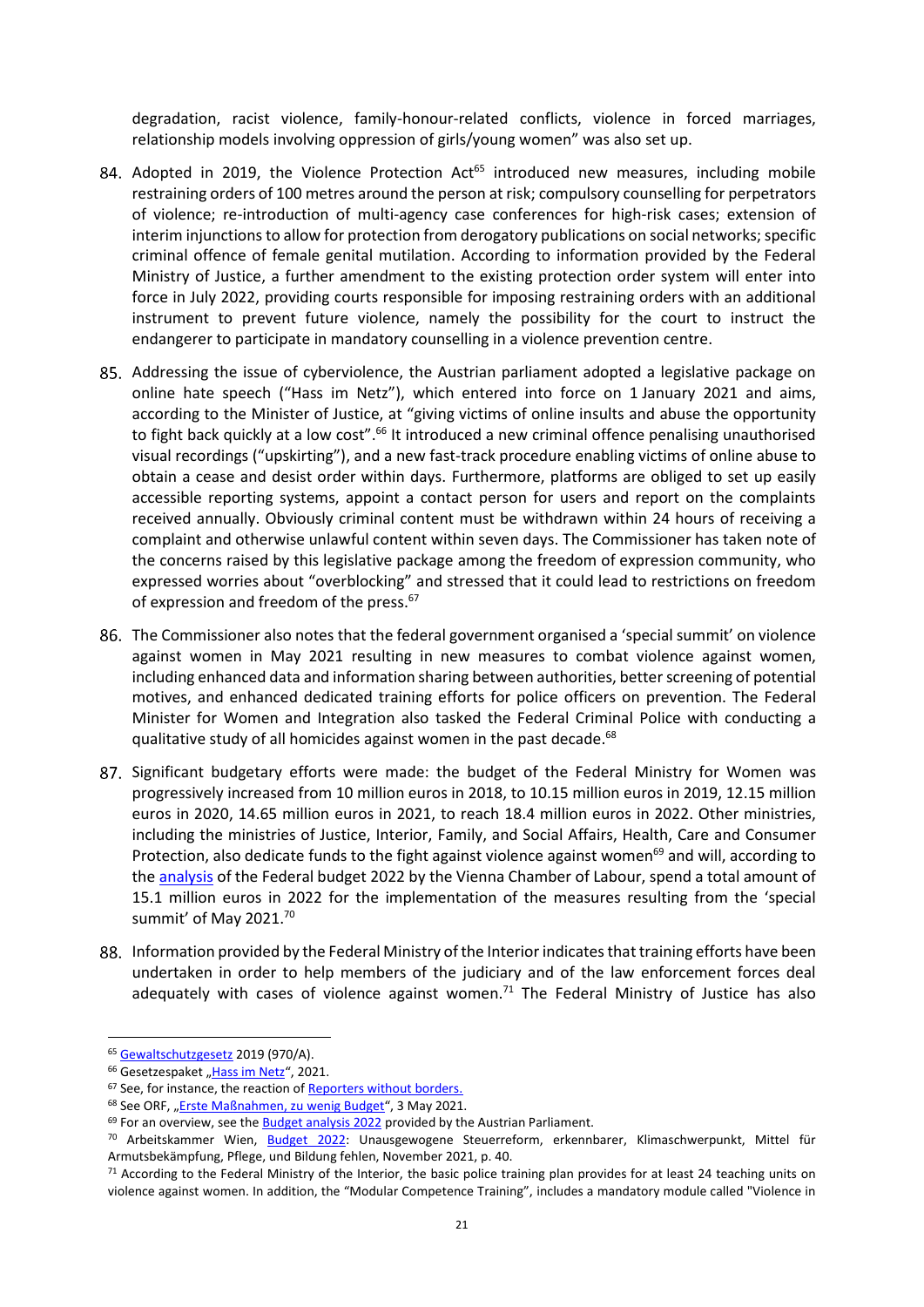integrated combating violence against women into its training curriculum, and published in April 2019 Guidelines regarding criminal prosecution in the field of domestic violence<sup>72</sup> aimed at offering approaches that allow the prosecutor's offices to collect all evidence, to develop a tighter cooperation with police forces and to decide whether a suspect is to be arrested, especially considering the suspect's dangerousness. These Guidelines have since been revised twice, taking into account the practical experiences of public prosecutors, police and victim protection facilities. The latest version of 1 October 2021 focuses, on the one hand, on direct collection of evidence by prosecutors, by means of direct questioning of accused persons and participation in case conferences conducted by the police. On the other hand, data collection on domestic violence shall be improved by the introduction of a uniform definition of domestic violence.

- Despite these legislative and practical measures, the Commissioner observes that a certain number of shortcomings remain to be addressed. Firstly, the Committee of the State Parties to the Istanbul Convention pointed out in, its December 2021 [conclusions,](https://rm.coe.int/ic-cp-inf-2021-5-cop-conclusions-austria-eng/1680a4cc48) Austria's lack of long-term strategy to combat violence against women, which would secure sustainable and comprehensive action in this area. Next, the Commissioner's interlocutors drew her attention to the distrust towards the police resulting from the lack of appropriate reaction from police officersin many cases of violence against women, in which victims felt treated like suspects rather than actual victims.<sup>73</sup> According to NGOs, many feminicide cases were preceded by violent incidents neglected by the police. For instance, in one of the cases reported to the Commissioner, a woman had called the police shortly before she was murdered, but the police apparently did not take action to protect her, while in another one the police barring order had reportedly been annulled in order not to "upset the aggressor and avoid escalation," before the perpetrator returned to the house and burned it down.<sup>74</sup> The Commissioner underlines that, in its third party intervention before the European Court of Human Rights in the case of *Kurt v. Austria*, the Council of Europe Group of Experts on Action against Violence against Women and Domestic Violence (GREVIO) submitted that law-enforcement officials should be provided with clear guidelines and criteria governing action or intervention in sensitive situations and argued that "the assessment of risk and identification of safety measures should be conducted continuously and during all the phases of the procedure by police officers, prosecutors and judges from the first meeting with the victim all the way to a possible sentence."<sup>75</sup>
- 90. The Commissioner notes that, according to the Federal Ministry of the Interior, on the contrary, no prior signal was sent before most feminicides. However, she also notes that the absence of prior signal identified by the police may precisely result from the underreporting pointed out, *inter alia*, by the UN Committee on the Elimination of Discrimination against Women in its 2019 Concluding [observations](https://undocs.org/CEDAW/C/AUT/CO/9) on Austria.
- 91. The recen[t reactions](https://www.derstandard.at/story/2000133222119/kritik-an-neuer-gewaltschutz-app-die-es-so-aehnlich-schon) to the launch of a "Silent emergency call" app by the Federal government also illustrate the need to foster trust in the police, with NGO representatives stressing that the requirement that women communicate their address to the police through this app could "deter" many.
- 92. The Commissioner also observes that the judiciary's response to violence against women is characterised by a low prosecution and conviction rates.<sup>76</sup> According to the Alliance Living free from

the Private Sphere". The basic training for first-level leading police officers the subject is dealt with in the subjects "Security Police Law", "Criminology - Prevention and Analysis of Crime" and "Data recording". In addition, the standardized basic training for prevention officers in the area of violence in the private sphere lasts five working days or 40 hours. New recruits at the criminal police have to undergo training including the prevention / combatting of domestic violence and violence against women for at least 8 days.

<sup>72</sup> Richtlinien zur Strafverfolgung bei Delikten im sozialen Nahraum, April 2019.

<sup>&</sup>lt;sup>73</sup> See e.g. Austrian Ombudsman Board, [Report](https://volksanwaltschaft.gv.at/downloads/46go2/PB-44-Kontrolle%20der%20%C3%B6ffentlichen%20Verwaltung_2020.pdf) on the control over the public administration 2020, p. 94.

<sup>74</sup> In this case, the victim had fortunately decided not to stay at home, but to take refuge somewhere else with the children.

<sup>75</sup> ECtHR, *Kurt v. Austria* [GC], no[. 62903/15,](https://hudoc.echr.coe.int/eng#{%22appno%22:[%2262903/15%22]}) para. 190, 15 June 2021, para. 140-141.

<sup>76</sup> See CEDAW, [Concluding observations on the ninth periodic report of Austria,](https://undocs.org/CEDAW/C/AUT/CO/9) 2019.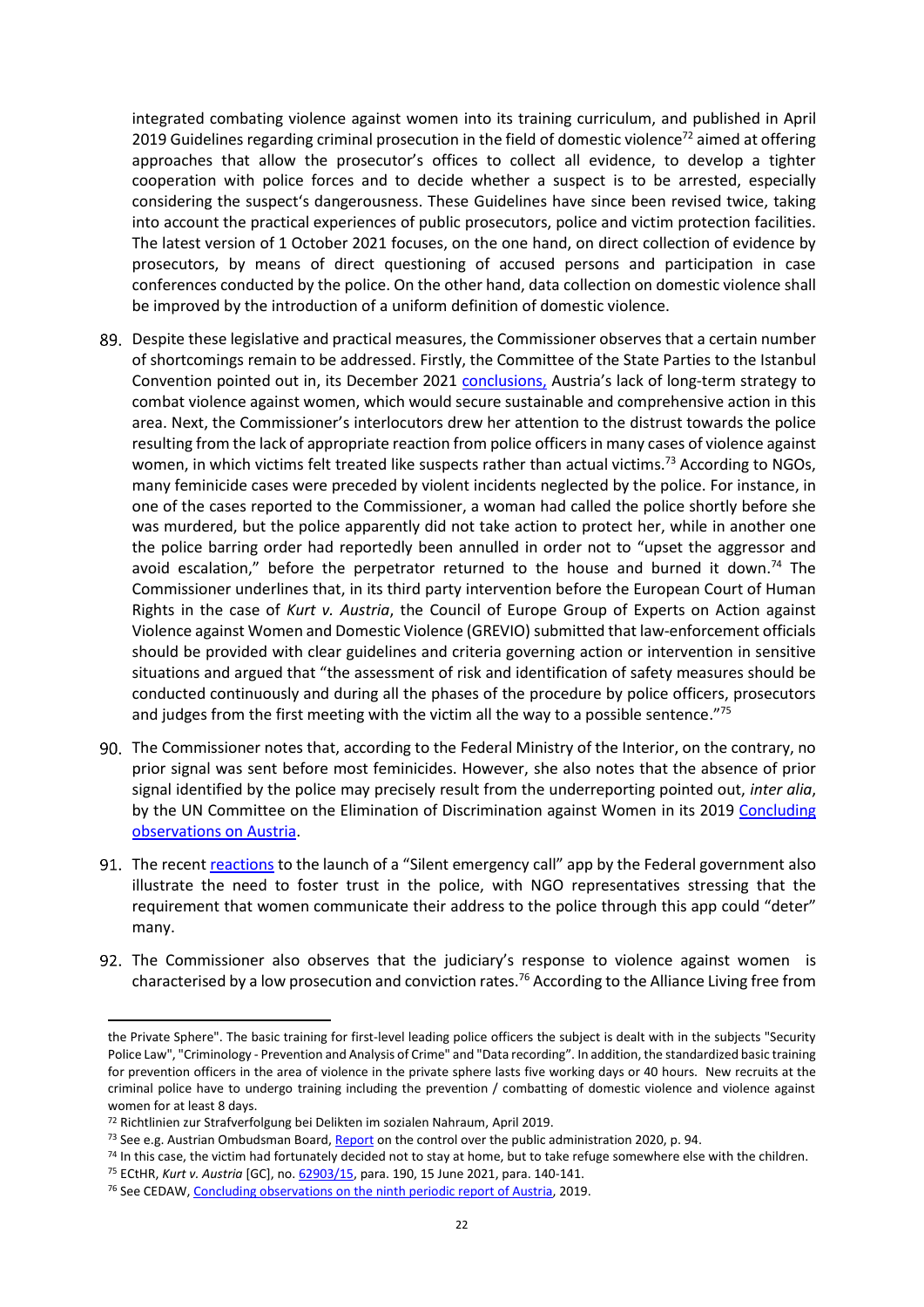Violence, the proportion of the reported cases of violence that lead to a conviction is 10-20%, with many cases being dropped by the prosecutor's office, which leads to a situation where women suffer from repeated victimisation by going through the process of being questioned by the authorities, often several times, only for the case to be discontinued.

- The Commissioner underlines that the fight against impunity in human trafficking cases is also at stake. GRETA [expressed](https://rm.coe.int/greta-2020-03-fgr-aut-en/16809eb4fd) concern at the low number of convictions for human trafficking, while the UN Committee on the Elimination of Discrimination against Women [criticised](https://undocs.org/CEDAW/C/AUT/CO/9) the lenient sentences imposed on traffickers, despite the fact that the Criminal Code provided for penalties of up to 10 years' imprisonment.
- 94. As regards the budget allocated to the fight against violence against women, the Commissioner notes that  $NGOs^{77}$  and international human rights bodies<sup>78</sup> consider that, despite the welcome recent increases, much more should be done to cover the actual needs in the fields of support to victims of violence against women,<sup>79</sup> as well as prevention and repression of this phenomenon. The Alliance Living free from Violence demands that the budget of the Federal Minister for Women and Integration be increased to 228 million euro. This organisation also demands the creation of 3 000 jobs for awareness raising and prevention work in all municipalities in Austria.
- 95. Another issue of concern is the custody of children in cases of violence against their mother. Although the Austrian law recognised that witnessing violence against a close person constitutes a violation of the best interest of the child, this provision is reportedly hardly applied by the courts that often favour the principle of joint custody set out in the Family law over the child's fundamental right to live free from violence. The Commissioner understands that a legislative reform is being prepared, according to which there will be no legal automatism of mutual parental responsibility in case of criminal conviction of one parent for certain offences against a child or against the other parent, or in case of judicial prohibition of contact with child. However, several NGOs consider that those exceptions will not sufficiently protect most women and children against violent fathers, due to underreporting of violence against women, low conviction rates, and the fact that certain forms of psychological violence, such as repeated humiliation and bullying, often remain without any legal consequence.

# <span id="page-22-0"></span>**2.3. GENDER EQUALITY**

- According to the Council of Europe Gender Equality Strategy 2018-2023, gender equality "entails equal rights for women and men, girls and boys, as well as the same visibility, empowerment, responsibility and participation, in all spheres of public and private life. It also implies equal access to and distribution of resources between women and men."
- 97. The Commissioner notes that Article  $7(1)$  of the Federal Constitution provides that "all Federal nationals are equal before the law. Privileges based upon birth, sex, estate, class or religion are excluded". According to the European Institute for Gender Equality (EIGE), the country's situation has improved over the last decade. Austria ranked 11<sup>th</sup> in the EU on the [Gender Equality Index 2021,](https://eige.europa.eu/gender-equality-index/2021/country/AT)

<sup>77</sup> In its submission to the UPR, [Amnesty International](https://uprdoc.ohchr.org/uprweb/downloadfile.aspx?filename=2185&file=EnglishTranslation) deplored the "government's continuous failure to provide sufficient financial and human resources to ensure wide access to women's support services and to improve the work with perpetrators, such as anti-violence trainings". On the occasion of the UPR other NGOs als[o called](http://daccess-ods.un.org/access.nsf/Get?Open&DS=A/HRC/WG.6/23/AUT/2&Lang=E) for an increase in preventive measures and financial support to women's support services, including existing women's shelters.

<sup>78</sup> See Council of Europe's Group of Experts on Action against Violence against Women and Domestic Violence (GREVIO), First evaluation [report](http://rm.coe.int/grevio-report-austria-1st-evaluation/1680759619) on Austria, 2017; CEDAW[, Concluding observations on the ninth periodic report of Austria,](https://undocs.org/CEDAW/C/AUT/CO/9) 2019

<sup>79</sup> Information received by the Commissioner indicates that Vienna is the only province offering sufficient shelter places, while women victims of violence are reportedly facing difficulties in finding a place in other provinces, especially foreign women whose administrative situation may reportedly generate additional complications.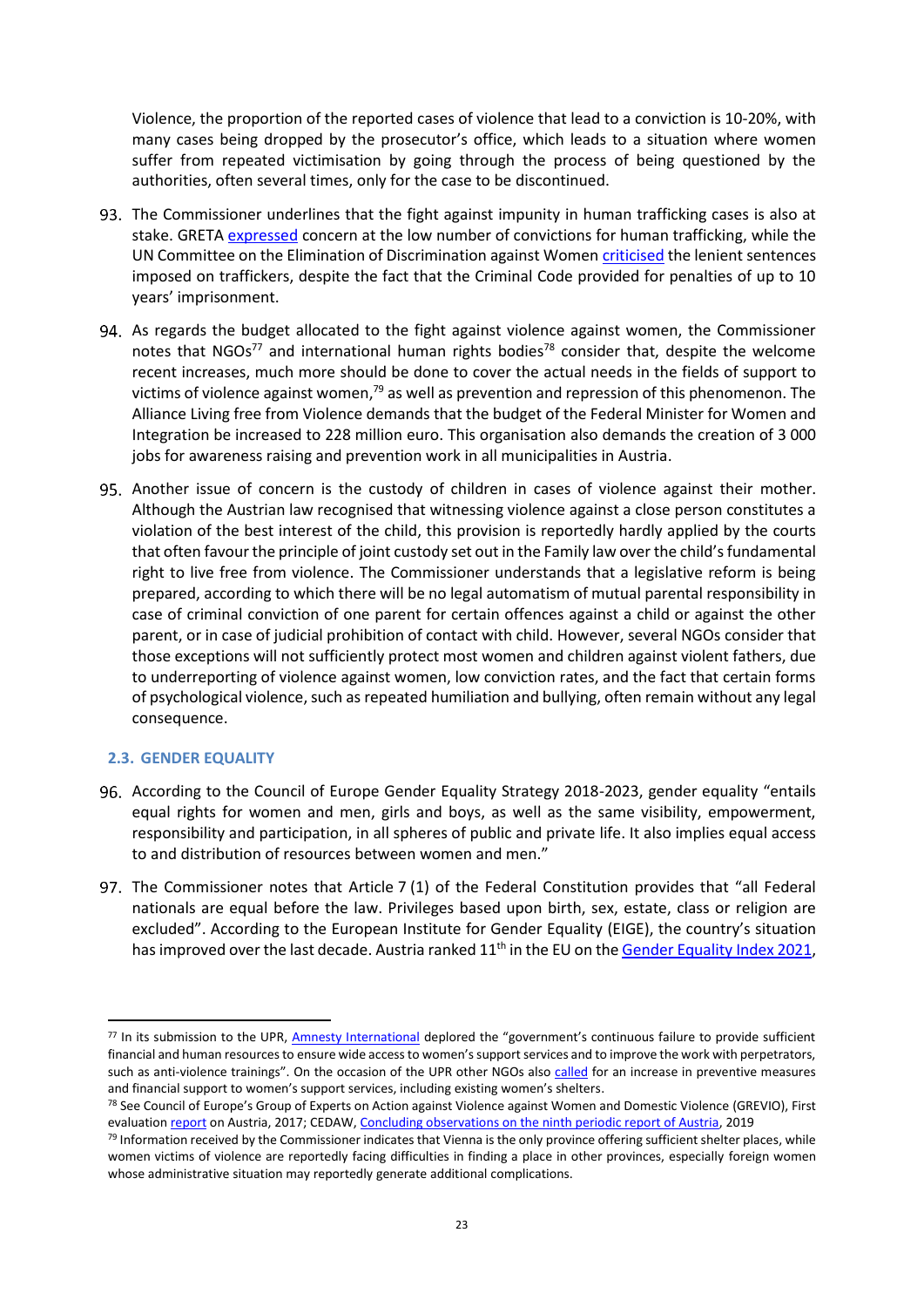with 68 out of 100 points. Since 2010, Austria's score has increased by 9.3 points and its ranking has improved by one place. However, gender-based stereotypes and discrimination remain widespread.

- Gender-equality on the labour market appears to be one of the biggest challenges. According to [Eurostat](https://ec.europa.eu/eurostat/statistics-explained/index.php?title=Gender_pay_gap_statistics) data, the difference between the average gross hourly earnings of men and women was 19.9% in March 2021, with Austria ranking third last in the EU. In 2019, the UN Committee on the Elimination of Discrimination against Wome[n noted](https://undocs.org/CEDAW/C/AUT/CO/9) with concern that the gender pay gap in Austria (19.9% in [2019\)](https://ec.europa.eu/info/sites/default/files/aid_development_cooperation_fundamental_rights/equalpayday_factsheet.pdf) was one of the highest in the European Union, and adversely affected women throughout their working life and in terms of their pension benefits, as evidenced by the fact that the average pension level for women is about 40 per cent lower than that for men. In their national UPR [report,](http://daccess-ods.un.org/access.nsf/Get?Open&DS=A/HRC/WG.6/37/AUT/1&Lang=E) the Austrian authorities stressed that the gender pay gap decreased from 25.1% in 2008 to 19.6% in 2018 – the median shortfall in annual earnings for women working full-time throughout the year amounting to 15.2% in 2018. For federal civil servants, the slightly lower difference between the median annual earnings of full-time working women and men declined from 13.3% in 2012 to 10.3% in 2018. However, the European Committee of Social Rights [concluded,](https://rm.coe.int/esc-press-briefing-conclusions-2020-final-en/1680a1e05b) in 2020, that the obligation to make measurable progress in reducing the gender pay gap had not been fulfilled.
- The Commissioner notes that, following the national action plan on Gender Equality in the Labour Market (2010-2013), several measures were taken between 2013 and 2019, including efforts to eliminate barriers to full-time employment, gender-sensitive career guidance by the Public Employment Service, and the introduction of an Equal-Pay-Label as a quality standard for businesses creating equal opportunities. According to the Austrian authorities, between 2017 and 2020, the implementation of minimum gross wages of 1 500 euros almost nationwide under collective bargaining agreements has contributed to improving women's income situation. In addition, since 2018, the partner's income is no longer taken into account when calculating unemployment assistance, contributing to more autonomous social security especially for women.<sup>80</sup>
- 100. Despite these efforts, the Commissioner observes that almost half of employed women work only part-time. Information received by the Commissioner indicates that this situation mainly results from the predominant perception of women as the main caretakers of family members, especially children and older persons. During her visit, the Commissioner's attention was drawn to the blatant lack of childcare services, especially in the rural areas, which leaves many women no other choice but to work part-time.<sup>81</sup> This situation, combined with the gender pay gap mentioned above, results in a worrying pension gap between women and men, amounting to 37% according t[o Eurostat,](https://ec.europa.eu/eurostat/fr/web/products-eurostat-news/-/ddn-20210203-1) with Austria ranking fifth last in the EU.
- 101. The Commissioner also notes that [research](https://www.amnesty.org/en/latest/press-release/2021/07/austria-women-migrant-care-workers-demand-rights/) by Amnesty International in 2021 revealed "exploitation" of women migrant care workers in Austria, with poor pay, discrimination and excessively long hours, pushing some to the brink of collapse."<sup>82</sup> Furthermore, the Ombud for Equal Treatment expressed concerns regarding intersectional discrimination in employment. The Austrian equality body has dedicated special attention to anti-Muslim racism in employment, following many complaints received from women, in particular women wearing headscarves, regarding discriminatory treatment on the labour market. The Ombud for Equal Treatment also received complaints from trans women discriminated against in access to employment.<sup>83</sup>

<sup>80</sup> UPR[, National report](http://daccess-ods.un.org/access.nsf/Get?Open&DS=A/HRC/WG.6/37/AUT/1&Lang=E) by Austria, 6 November 2020, A/HRC/WG.6/37/AUT/1.

<sup>81</sup> Kindergarten and primary schools normally run between 08:00 and 14:00 in Austria.

<sup>82</sup> According to this [research,](https://www.amnesty.org/en/latest/press-release/2021/07/austria-women-migrant-care-workers-demand-rights/) "the vast majority of those who work as live-in carers for older people are women migrant workers from Central and Eastern Europe, who are often subjected to various intersecting forms of discrimination and abuse. Care workers told Amnesty International that unfair wages, lack of sick pay and inadequate breaks were a daily reality even before the pandemic, but Covid-19 made working conditions unbearable."

<sup>83</sup> See Gleichbehandlungsanwaltschaft, [Bericht](https://www.gleichbehandlungsanwaltschaft.gv.at/dam/jcr:48c5d572-eee7-4f5e-b138-2e4c66e30b2a/201103_GAW_Taetigkeitsbericht_2018-2019_A4_BF.pdf) 2018/2019.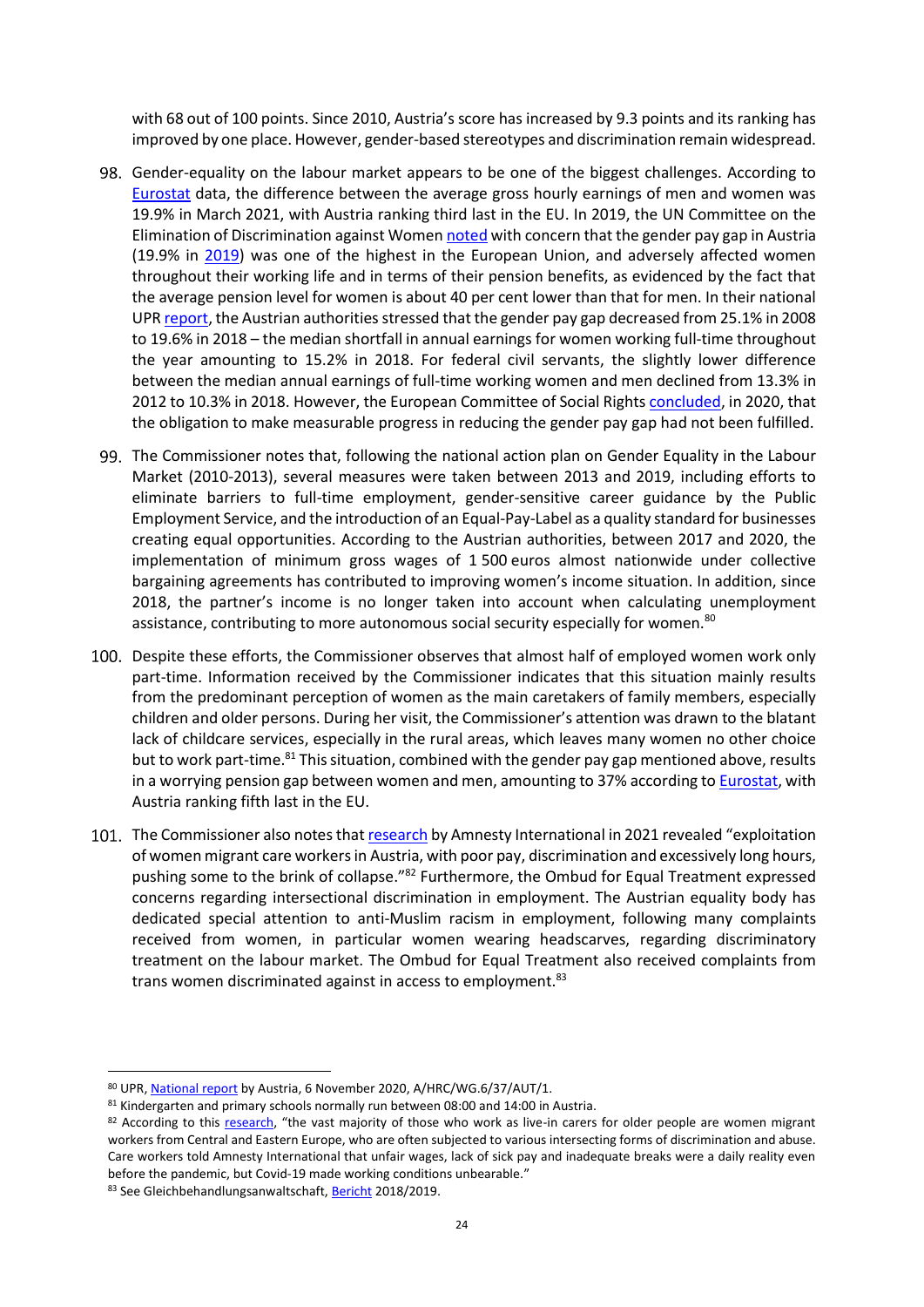#### <span id="page-24-0"></span>**2.4. CONCLUSIONS AND RECOMMENDATIONS**

- **Women's sexual and reproductive health and rights**. The Commissioner recalls that all adolescents should be provided with access to free, confidential, responsive and non-discriminatory sexual and reproductive health services, information and education, including on contraception and emergency contraception.<sup>84</sup> While welcoming the existence of a solid legal framework related to sexuality education, she considers that efforts should be made to complement the curricula, especially on self-determination and consent issues, and to provide training to all teachers involved. Stressing that all those intervening at schools on this topic, including civil society organisations, should provide age-appropriate, standardised, evidence-based and scientifically accurate comprehensive sexuality education, the Commissioner calls on the authorities to ensure that a list of certified external interveners is established by the Federal ministry of Education, Science, and Research on the basis of adequate and transparent criteria, in particular the demonstrated expertise of the interveners, and to protect children from biased and scientifically ill-founded influence.
- 103. The Commissioner is concerned about the fact that contraception services are not covered under public health insurance or reimbursement schemes in Austria, making them hard to afford for many women, especially low-income and destitute women, students and adolescents. She calls on the authorities to subsidise counselling on contraception and contraceptives, cover them under public health insurance or reimbursement schemes, or provide them free of charge.
- The Commissioner underlines that ensuring women's access to safe abortion care is a critical component of states' obligations to respect and guarantee women's human rights. Human rights mechanisms have stressed that states are obliged to ensure that laws and policies on abortion do not prevent or obstruct women's access to good quality abortion care. States must also take concrete action to guarantee the quality of abortion care and ensure that it is available and accessible in practice. Measures to eliminate legal, policy, financial and other barriers that still impede women's access to abortion care are critical.<sup>85</sup>
- Therefore, the Commissioner urges the Austrian authorities to cover the costs of abortion care under public health insurance. She also calls on them to ensure the dispersal and availability of adequate numbers of health professionals across public and private health facilities as well as in urban and rural areas who are willing and able to provide sexual and reproductive care, including abortion care. She invites the authorities to ensure that medical professionals receive appropriate training on abortion care, and that refusals of abortion care on grounds of conscience do not jeopardise women's timely access to such care, which implies that women should be provided timely referral to an alternative, willing and capable provider. <sup>86</sup> Finally, the Commissioner recalls that women should have access to evidence-based and scientifically accurate information about abortion.
- **Violence against women**. The Commissioner is concerned about the high level of various forms of violence against women prevailing in Austria. She recalls that these acts constitute violations of human rights and require concrete measures from states. The Commissioner welcomes the legislative and practical steps taken by the authorities to address this phenomenon and calls on them to significantly increase their efforts in order to ensure that a set of comprehensive policies in the fields of prevention, protection and prosecution exists in relation to all forms of violence against women. In particular, the Commissioner encourages building on the recommendations contained in the Council of Europe's Group of Experts on Action against Violence against Women and Domestic

<sup>84</sup> See Commissioner for Human Rights of the Council of Europe[, Issue Paper](http://rm.coe.int/women-s-sexual-and-reproductive-health-and-rights-in-europe-issue-pape/168076dead) on women's sexual and reproductive health and rights in Europe, 2017, p. 58.

<sup>85</sup> *Ibid*., p. 59.

<sup>86</sup> United Nations, Committee on the Elimination of Discrimination against Women (CEDAW), General Recommendation No. [24:](https://tbinternet.ohchr.org/Treaties/CEDAW/Shared%20Documents/1_Global/INT_CEDAW_GEC_4738_E.pdf) Article 12 of the Convention (Women and Health), 1999, paragraph 11; Committee on Economic, Social and Cultural Rights (CESCR)[, General Comment No. 22](http://docstore.ohchr.org/SelfServices/FilesHandler.ashx?enc=4slQ6QSmlBEDzFEovLCuW1a0Szab0oXTdImnsJZZVQfQejF41Tob4CvIjeTiAP6sGFQktiae1vlbbOAekmaOwDOWsUe7N8TLm%2BP3HJPzxjHySkUoHMavD%2Fpyfcp3Ylzg) on the right to sexual and reproductive health, 2016, paragraph 14.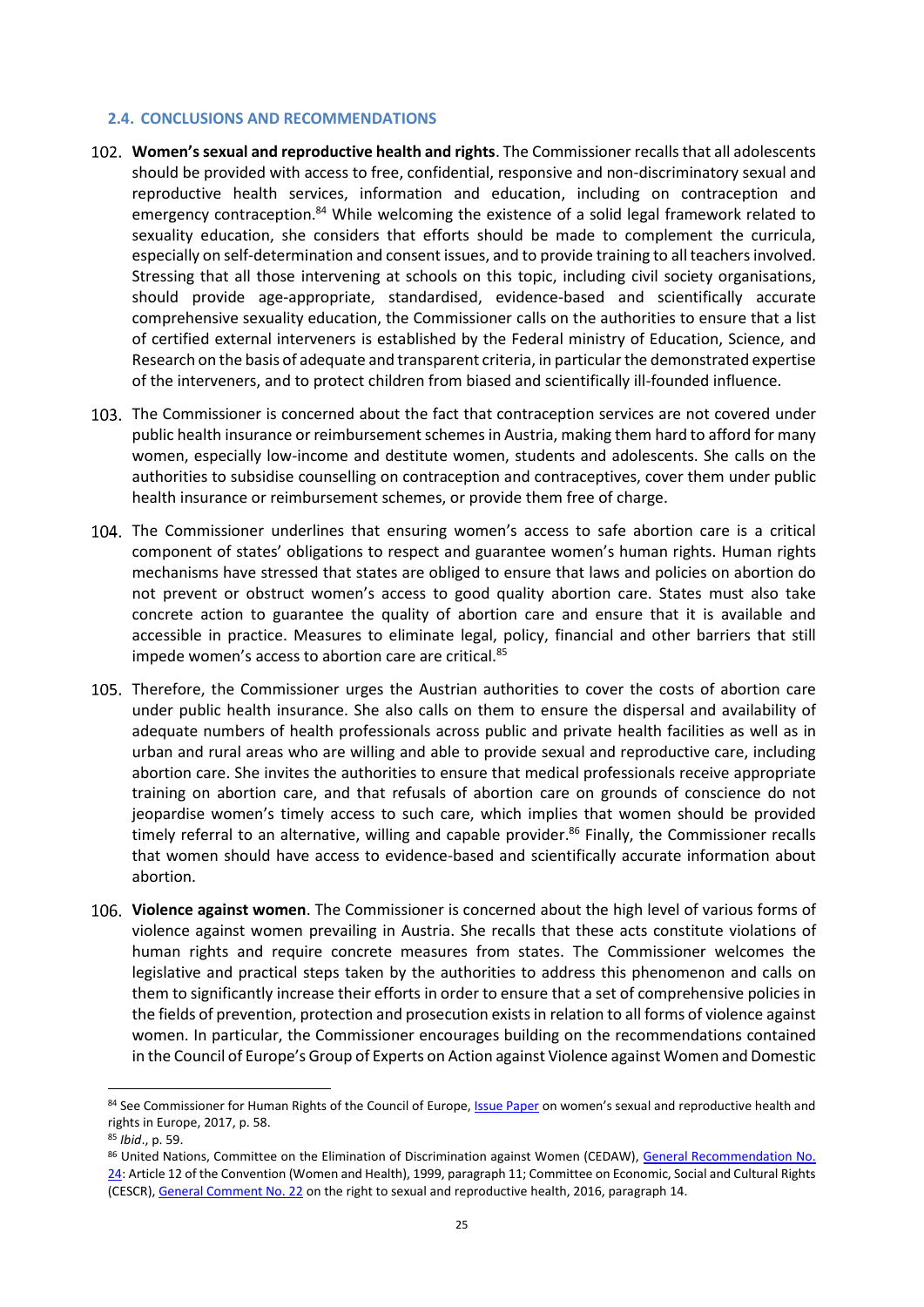Violence's first evaluation [report](http://rm.coe.int/grevio-report-austria-1st-evaluation/1680759619) on Austria (2017), and on the [Conclusions](https://rm.coe.int/ic-cp-inf-2021-5-cop-conclusions-austria-eng/1680a4cc48) on the implementation of recommendations in respect of Austria adopted on 7 December 2021 by the Committee of the Parties to the Istanbul Convention.

- 107. The Commissioner urges the Austrian authorities to take, as a matter of priority, resolute measures to improve the police response to acts of violence against women and to build trust between the police and victims of violence against women. She invites them, in particular, to extend the use of barring orders to protect women against further violence. She recalls that, in the [judgment](https://hudoc.echr.coe.int/eng#{%22appno%22:[%2262903/15%22]}) delivered on 15 June 2021 in the case of *Kurt v. Austria*, the Grand Chamber of the European Court of Human Rights judged that "an immediate response to allegations of domestic violence is required from the authorities who must establish whether there exists a real and immediate risk to the life of one or more identified victims of domestic violence by carrying out an autonomous, proactive and comprehensive risk assessment."<sup>87</sup> The Court further held that once such a risk is established, the State's positive obligation to take preventive and protective operational measures is triggered.<sup>88</sup> The Commissioner notes that in the cases where the Court found that the authorities failed to act promptly after receiving a complaint of domestic violence, it held that this failure to act deprived the complaint of any effectiveness, creating a situation of impunity conducive to the recurrence of acts of violence. <sup>89</sup>
- The Commissioner also invites the authorities to pursue their efforts to improve the response of the justice system in order to improve the prosecution and conviction rates in cases of violence against women. She invites them to ensure that the Guidelines regarding criminal prosecution in the field of domestic violence are effectively followed and will pay close attention to the implementation of the new measures announced by the Federal Ministry of Justice. $90$
- 109. The Commissioner wishes to highlight that dealing adequately with cases of violence against women requires specific training. Therefore, she calls on the Austrian authorities to step up their efforts in this domain and to ensure that all professionals dealing with such cases receive initial and continuous training provided by experts.
- 110. As regards the fight against the digital dimension of violence against women, the Commissioner welcomes the measures taken by the Austrian authorities to address this phenomenon. She calls on them to raise awareness about the means provided to victims by the 'Hass im Netz' legislative package, and to pursue their dialogue with private actors, especially including social media platforms, to foster its implementation, while providing effective transparency over the means applied to restrict online violence against women. Scrupulous efforts must further be made to ensure that the enforcement of the measures does not lead to content overblocking and abusive restrictions on freedom of expression and freedom of the press. In this domain, the General [Recommendation No.1](https://rm.coe.int/grevio-rec-no-on-digital-violence-against-women/1680a49147) on the digital dimension of violence against women, and [the comparative](https://rm.coe.int/prems-153621-gbr-2574-study-online-a4-bat-web/1680a4cc44)  [study](https://rm.coe.int/prems-153621-gbr-2574-study-online-a4-bat-web/1680a4cc44) assessing the relevance of the Istanbul and Budapest Conventions in addressing online and technology-facilitated violence against women, respectively published by GREVIO on 24 November 2021 and 7 December 2021, should provide useful guidance.
- 111. The Commissioner welcomes the successive increases in the budget of the Federal Ministry for Women and Integration. However, she observes that not all needs are met, including in the fields of awareness-raising, prevention, training, repression, shelters, and legal and psychosocial support to victims. Therefore, she calls on the Austrian authorities, both at federal and provincial level, to

l

<sup>87</sup> ECtHR, *Kurt v. Austria* [GC], no[. 62903/15,](https://hudoc.echr.coe.int/eng#{%22appno%22:[%2262903/15%22]}) para. 190, 15 June 2021.

<sup>88</sup> *Ibid.*, para. 177-178.

<sup>89</sup> *Ibid*, para. 165. See also *Halime Kılıç v. Turkey*, no. [63034/11,](https://hudoc.echr.coe.int/eng#{%22appno%22:[%2263034/11%22]}) para. 99, 28 June 2016, and *Talpis v. Italy*, no. [41237/14,](https://hudoc.echr.coe.int/eng#{%22appno%22:[%2241237/14%22]})  para. 117, 2 March 2017.

<sup>90</sup> See above, § [84.](#page-20-1)